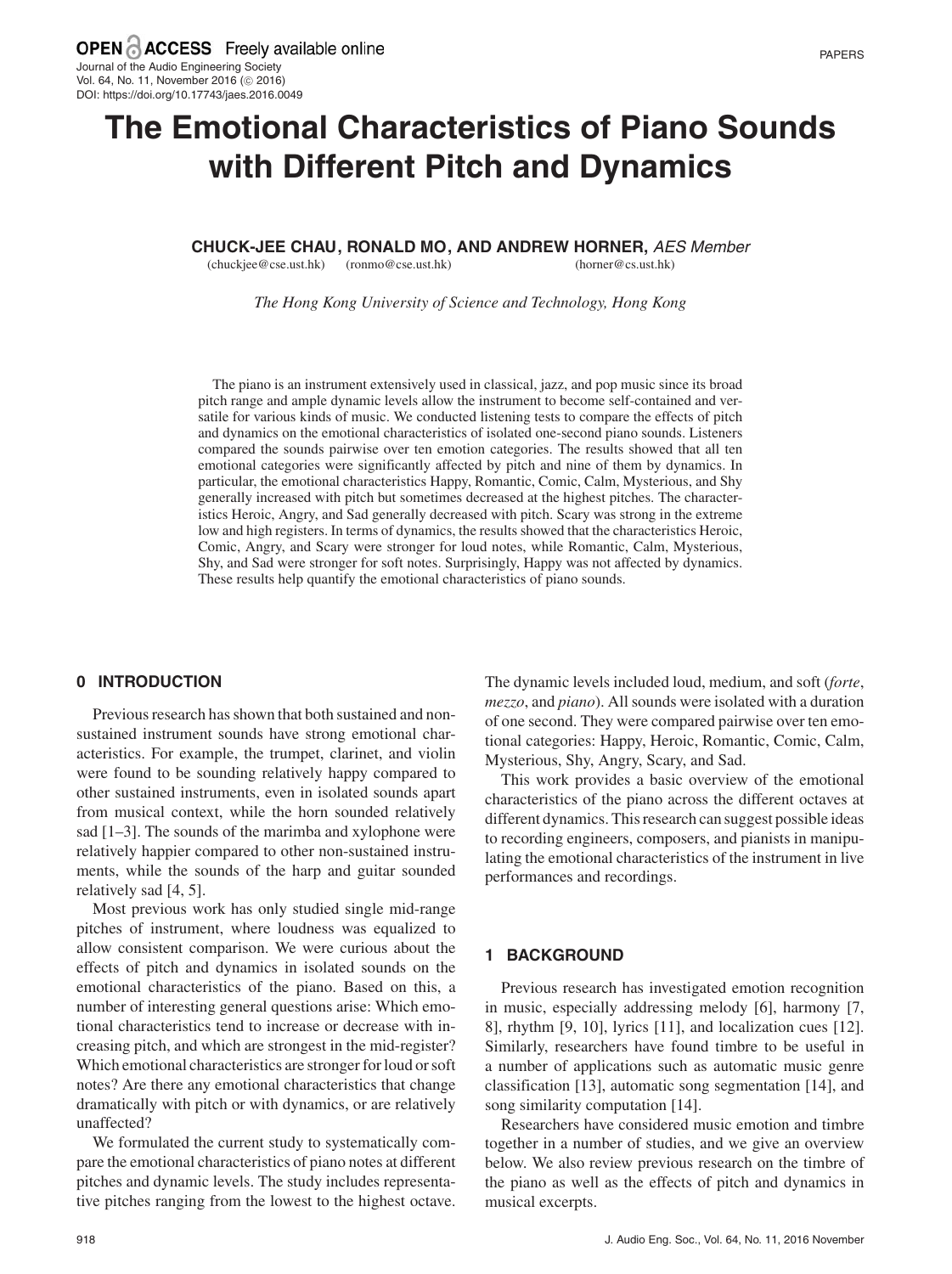#### **1.1 Music Emotion and Timbre**

Timbre was found to be an important factor in music emotion in the study of Scherer and Oshinsky [15]. They investigated the relationship between emotional attributes and synthetic sounds by manipulating different acoustic parameters such as amplitude, pitch, envelope, and filter cutoff. Further studies of Peretz et al. [16], Krumhansl [17], and Filipic et al. [18] also confirmed that listeners could already discriminate emotions or even identify the artist by using very short musical excerpts as short as 0.25 s. The sounds were so short that factors such as rhythm, melody, and chord progression were largely excluded.

In these and other studies on music emotion, there are two main models for emotion measurement: categorical and dimensional [19]. The categorical model allows listeners to pick emotional words or categories of emotion, while the dimensional model uses numerical ratings of one or more dimensions. Another consideration is whether to study the expressed emotion of the sound (sometimes called perceived emotion) or the experienced emotion of the listener (sometimes called induced or felt emotion). Different studies have used different terms and shades of meaning.

Hevner's early work [20] pioneered the use of the categorical model in music and emotion research. She divided 66 adjectives into 8 groups where adjectives in the same group were related and compatible, measuring tonality, harmony, rhythm, and melody. The work of Hailstone et al. [21] and Baume [22] were also prominent examples of using emotional categories for studying the effect of timbral features and music emotion. The emotional categories used by Scherer and Oshinsky [15] were Anger, Fear, Boredom, Surprise, Happiness, Sadness, and Disgust, and other studies followed their example [23, 21, 17]. In order to determine the best categories to describe emotion, Zentner et al. [24] conducted a series of experiments to compile a list of musically-relevant emotional terms.

Perhaps the most common dimensional model used is the Valence-Arousal plane proposed by Russell [25], but others have also been considered [26]. In the work of Bigand et al. [27], the analysis of emotion ratings of musical excerpts with multidimensional scaling showed that a 3D space provided a good fit with Arousal and Valence as the primary dimensions.

Categorical or dimension models both have important uses and applications. Eerola and Vuoskoski [28, 29] compared categorical and dimensional models and observed a high correspondence between the categorical and dimensional results. They also found that the three dimensions Valence, Energy, and Tension could be reduced to the two dimensions Valence and Arousal without significantly reducing the goodness of fit.

To further investigate the relationship between instrument timbre and emotion, Eerola et al. [30] studied the correlation of perceived emotion with temporal and spectral sound features. They asked listeners to rate the perceived affect qualities of one-second instrument tones using five dimensions: Valence, Energy, Tension, Preference, and Intensity. Orchestral and some exotic instruments were in-

cluded in their collection, pitched at Eb4, at both loud and medium-loud dynamic levels but equalized for loudness to focus attention on spectral differences. They correlated the ratings with acoustic features such as attack time and brightness and found strong correlations between these acoustic features and the emotion dimensions Valence and Arousal.

In a study closely related to the current paper, Wu et al. [3, 1, 2, 31] compared the emotional characteristics of sustaining instruments. Like Ellermeier [32], they used a Bradley– Terry–Luce (BTL) model to rank paired comparisons of eight sounds from eight wind and bowed string instruments such as the trumpet, flute, and bowed violin. Eight emotional categories for expressed emotion were tested including Happy, Sad, Heroic, Scary, Comic, Shy, Joyful, and Depressed. The results showed distinctive emotional characteristics for each instrument. The timbral features spectral centroid and even/odd harmonic ratio were significantly correlated with the emotional characteristics for these sustaining instruments.

And most related to the current paper, in our recent study of non-sustained instrument sounds [4, 5], using the same methodology and emotional categories as Wu [31, 1–3], we tested several musical instruments: plucked violin, guitar, harp, marimba, xylophone, vibraphone, piano, and harpsichord. The results showed that decay slope and the density of significant harmonics were significantly correlated for these non-sustaining instruments. Among the eight instruments, the piano was often ranked in the middle, indicating neutral emotional characteristics relative to the other seven instruments. This was somewhat surprising since the piano has the widest repertoire among all instruments in classical, jazz, and pop music with abundant transcriptions also written for the piano.

Table 1 summarizes the literature on music emotion and timbre. It shows whether a categorical or dimensional model was used, as well as the particular emotional categories or dimensions. It also shows whether the study considered the expressed or perceived emotion of the sound, or the experienced emotion of the listener (felt or induced emotion), or mood in general [33]. The types of stimuli are also included (i.e., whether single tones or musical excerpts). Finally, the type of user input is listed (whether a rating of individual sounds, comparison of paired sounds, or selection from a group of options).

#### **1.2 The Piano**

Researchers have studied emotional responses to piano music in a number of studies. Somewhat related to this study, Wapnick [36] assessed preferences for pitch, tempo, and timbre in solo piano excerpts. Fast tempo and bright timbre were preferred, but there was no preference for pitch. More generally, Nair et al. [37] identified the emotional difference when listening to mechanical and expressive piano playing. They observed different brain activation for different versions of the same piece of piano music.

The timbre of the piano has been investigated in many studies, though without consideration of emotional characteristics. Guevara and Wakefield [38] investigated the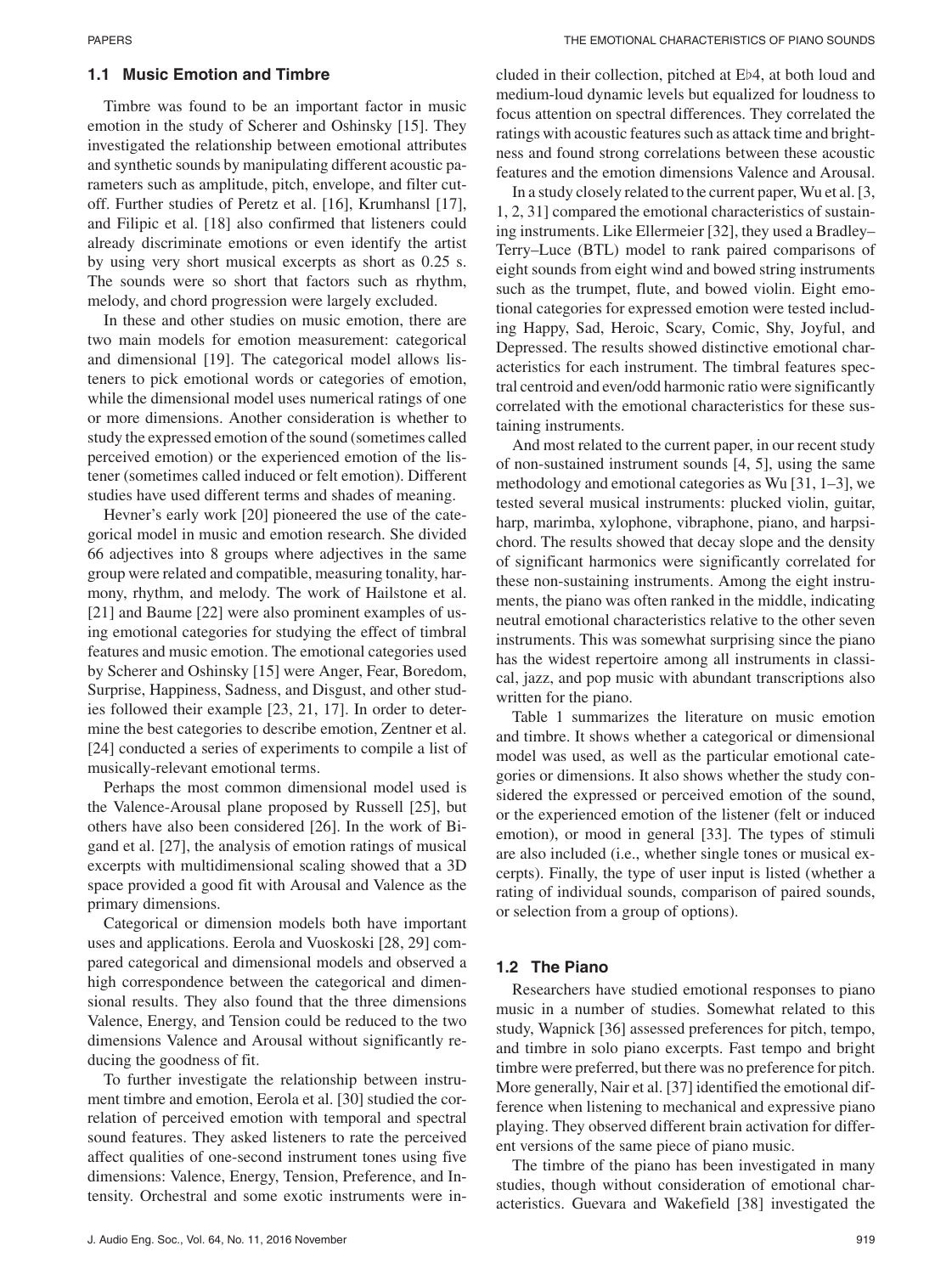| Year         | Author(s)                                                   | <b>Emotion Model</b>                                             | Emotional Categories/Dimensions                                                                                                                             | Emotion<br>Type        | Stimuli Type                         | Stimuli Evaluation |
|--------------|-------------------------------------------------------------|------------------------------------------------------------------|-------------------------------------------------------------------------------------------------------------------------------------------------------------|------------------------|--------------------------------------|--------------------|
| 1936<br>1977 | Scherer and Oshinsky [15]<br>Hevner <sub>[20]</sub>         | Categorical and<br>Dimensional<br>Categorical                    | Dimensions: Pleasantness, Activity, and Potency<br>Categories: Anger, Fear, Boredom, Surprise,<br>Happiness, Sadness, and Disgust<br>8 groups of adjectives | Expressed<br>Expressed | Musical excerpts<br>Instrument tones | Rating<br>Rating   |
| 1998         | Peretz, Gagnon, and Bouchard<br>$\frac{16}{1}$              | Dimensional                                                      | Happy/Sad                                                                                                                                                   | Perceived              | Musical excerpts                     | Rating             |
| 2005         | Marozeau, and Dacquet [27]<br>Bigand, Vieillard, Madurell,  | Dimensional                                                      | expressing the influence of body gestures<br>Valence, Arousal, and a third dimension                                                                        | Induced                | Musical excerpts                     | Paired comparison  |
| 2006         | Lu, Liu, and Zhang [23]                                     | Categorical                                                      | Contentment, Depression, Exuberance, and<br>Anxious/Frantic                                                                                                 | Mood                   | Musical excerpts                     | Selection          |
| 2008         | Zentner, Grandjean, and<br>Scherer <sup>[24]</sup>          | $\begin{array}{c} \hline \end{array}$                            |                                                                                                                                                             | Perceived<br>Felt and  | I                                    | Rating             |
| 2009         | Hailstone, Omar, Henley, Forst,<br>Kenward, and Warren [21] | Categorical                                                      | Happiness, Sadness, Fear, and Anger                                                                                                                         | Perceived              | Novel melodies                       | Rating             |
| 2009<br>2010 | Yang, Lin, Su, and Chen [34]<br>Krumhansl [17]              | Dimensional<br>Categorical                                       | Happiness, Sadness, Anger, Fear, and Tenderness<br>Valence and Arousal                                                                                      | Perceived<br>Induced   | Musical excerpts<br>Musical excerpts | Rating<br>Rating   |
| 2010         | Filipic, Tillmann, and Bigand<br>[18]                       | Dimensional                                                      | Degree of Emotionally Touching                                                                                                                              | Felt                   | Musical excerpts                     | Rating             |
| 2011<br>2011 | Panda and Paiva <sup>[35]</sup>                             | Dimensional                                                      | Valence and Arousal                                                                                                                                         | Conveyed               | Musical excerpts                     | Selection          |
|              | Eerola and Vuoskoski [28]                                   | Categorical and<br>Dimensional                                   | Categories: Happy, Sad, Tender, Fearful, Angry<br>Dimensions: Valence, Energy, Tension                                                                      | Perceived              | Film music excerpts                  | Rating             |
| 2011         | Vuoskoski and Eerola [29]                                   | Categorical, Dimensional,<br>and Geneva Emotional<br>Music Scale | Categories: Sadness, Happiness, Tenderness,<br>Geneva Emotional Music Scale [24]<br>Fear, and Anger                                                         | Induced                | Film music excerpts                  | Rating             |
|              |                                                             |                                                                  | Dimensions: Valence, Arousal, and Tension                                                                                                                   |                        |                                      |                    |
| 2012         | Eerola, Ferrer, and Alluri [30]                             | Dimensional                                                      | Valence, Energy, Tension, Preference, and<br>Intensity                                                                                                      | Perceived              | Instrument tones                     | Rating             |
| 2013         | Kostek and Plewa <sup>[26]</sup>                            | Dimensional                                                      | Energy and Arousal                                                                                                                                          | Mood                   | Musical excerpts                     | Rating             |
| 2015         | Baume [22]                                                  | Categorical                                                      | Terror, Joy, Peace, and Excitement                                                                                                                          | Induced                | Music tracks                         |                    |
| $2014 - 15$  | Wu, Horner, and Lee $[3, 1, 2,$<br>31]                      | Categorical                                                      | Happy, Sad, Heroic, Scary, Comic, Shy, Joyful,<br>and Depressed                                                                                             | Perceived              | Instrument tones                     | Paired comparison  |
| $2014 - 15$  | Chau, Wu, and Horner [4, 5]                                 | Categorical                                                      | Happy, Sad, Heroic, Scary, Comic, Shy, Joyful,<br>and Depressed                                                                                             | Perceived              | Instrument tones                     | Paired comparison  |

CHAU ET AL. PAPERS

Table 1. Summary of the literature on music emotion and timbre.

Table 1. Summary of the literature on music emotion and timbre.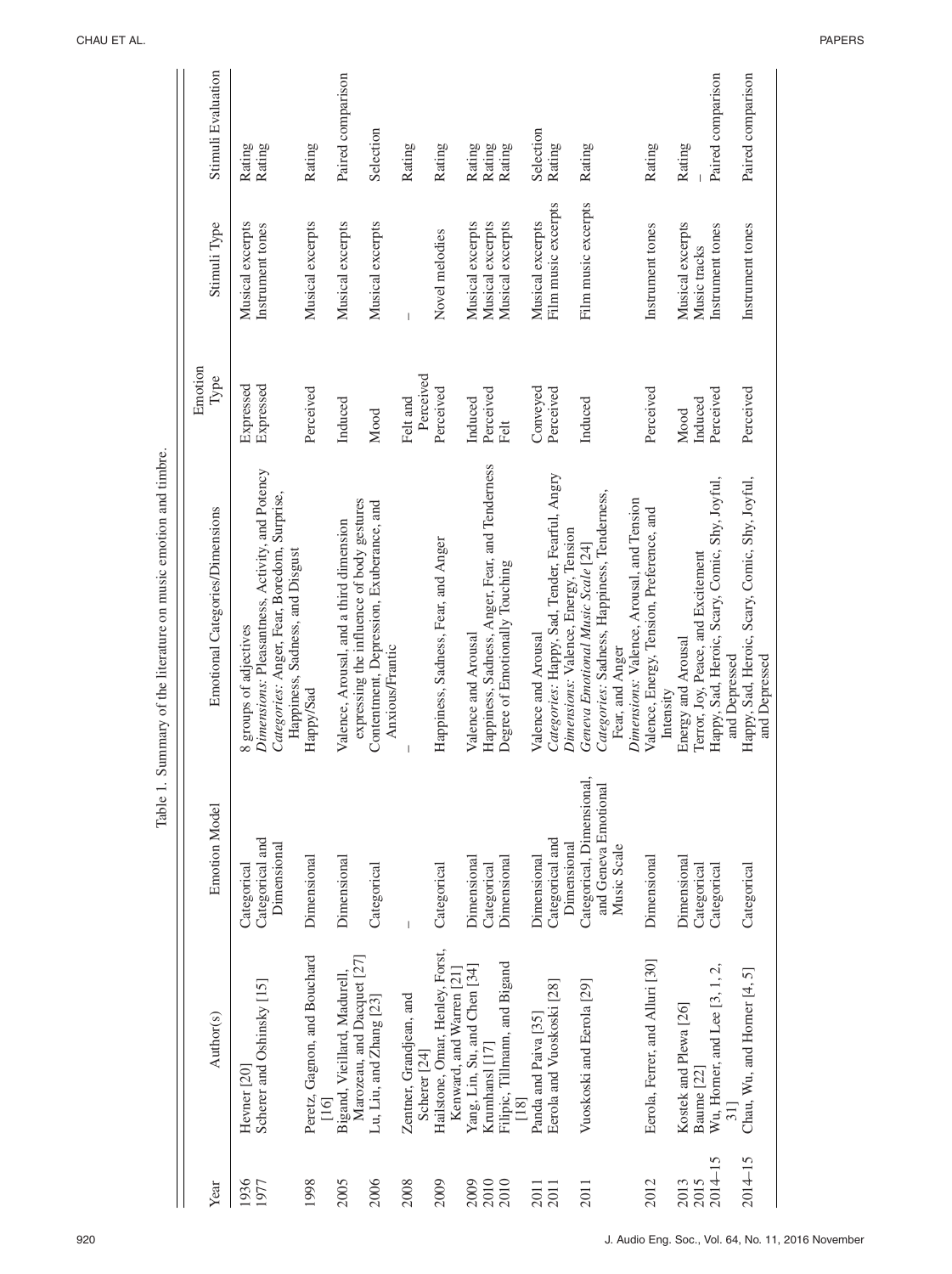



dynamics and articulation of the piano using modal distribution. Yuen and Horner [39] used sampling of the inharmonic attack to improve realism together with wavetable synthesis for the simpler decay. Lee and Horner [40] clustered groups of harmonics with similar frequency deviations in the same wavetable in a wavetable synthesis model with disjoint sets of harmonics. Piano sounds were successfully synthesized with perceptual modeling by Hamadicharef and Ifeachor [41], using analysis, filtering, and quality assessment. Cella [42] separated recorded piano sounds into harmonic and noise components. To more efficiently describe the timbre of the piano, Bernays and Traube [43] obtained a four-dimensional space of common piano timbre descriptors derived from professional pianists' suggestions.

So, while several studies have considered the timbre of the piano across its pitch and dynamic range [36, 38–43], no studies have measured the changes in emotional characteristics of piano sounds across its pitch and dynamic range to our knowledge.

# **1.3 Pitch and Dynamics**

Several researchers have considered the effects of different pitch and dynamics on musical excerpts. Kamenetsky et al. [44] investigated the effects of tempo and dynamics on the perception of four MIDI musical excerpts. One version had static tempo and dynamics, another varying tempos, another varying dynamics, and the last varying tempos and dynamics. Participants then rated each excerpt on a sevenpoint scale for likeability and emotional expressiveness. While tempo was found to have no effect on the ratings, variations in dynamics were found to result in higher ratings for both measurements.

Krumhansl [45] investigated changes in emotion for subjects listening to three-minute musical excerpts and found that large variations in dynamics and pitch resulted in significantly higher ratings for the category Fear. Work by Huron et al. [46] into the perception of sine tone and MIDI synthesized piano melodies found that higher-pitched melodies were considered more submissive than lowerpitched melodies. Kosta et al. [47] ran comprehensive experiments on the meanings of dynamic markings in piano pieces.

So, while there have been a variety of studies that have considered the effects of pitch and dynamics and other musical features such as tempo on listener preferences for musical excerpts, there is no study on the effects of pitch and dynamics on the emotional characteristics of individual piano sounds. The closest is the work by Eerola et al. [30] already mentioned in Sec. 1.1, where they considered multiple dynamic levels (loud and medium-loud) in their study of music emotion and timbre, where the loudness of the tones had been equalized so as to determine the effects

of timbre alone. But, all tones were pitched at Eb4 in the study.

# **2 EXPERIMENT**

We conducted listening tests to compare the effect of pitch and dynamics on the emotional characteristics of piano sounds. For this investigation, we used short sounds isolated from musical context in order to isolate the effects of pitch and dynamics. We also correlated the emotion ratings with several pitch, dynamic, and spectral features in order to better understand how they are related.

# **2.1 Test Materials**

# **2.1.1 Stimuli**

The stimuli used in the listening tests were sounds from a grand piano with different combinations of dynamics and pitch. All sounds were from the *RWC Music Database* [48]. The sounds were played by the same pianist on a Steinway grand piano (Piano #3, "Normal": *013PFNOF, 013PFNOM, 013PFNOP*).

Three different levels of dynamics were used: *forte*, *mezzo*, and *piano*, with *forte* being the loudest, *piano* the softest, and *mezzo* in between. We have listened to all the selected pitches and dynamics and confirmed that the original expression of dynamics by the pianist were consistent and reasonable across different pitches and across different dynamic levels, so the amplitude of the samples was not further adjusted.

To avoid the effect of pitch intervals other than the octave influencing emotional characteristics, we chose only the C pitches of the piano (C1–C8), with C1 the lowest and C8 the highest (as shown in Fig. 1). All sounds were recorded and sampled at 44,100 Hz with 16-bit resolution and played back using the D/A converter with 24-bit resolution at the original sampling rate.

Any silence before the onset of each sound was removed. The sound durations were then truncated to 1.0 second using a 30 ms linear fade-out before the end of each sound. In all cases, the fade-outs sounded like a natural damping or release of the sound.

We chose 1 s as the duration as it was long enough to allow listeners to hear a representative portion of the decay but not too long or else the overall length of the listening test would become too long. In our previous study [5], we found that emotional characteristics were clear for very short sounds of 0.25 s duration, but only for mid-register pitches. To allow listeners to hear the details of the attack and early decay well for the lowest pitches, we could not use a duration too short, and 1 s tones were the best compromise in length. We felt that listeners would judge 1 s or 2 s sounds (or longer) with similar results.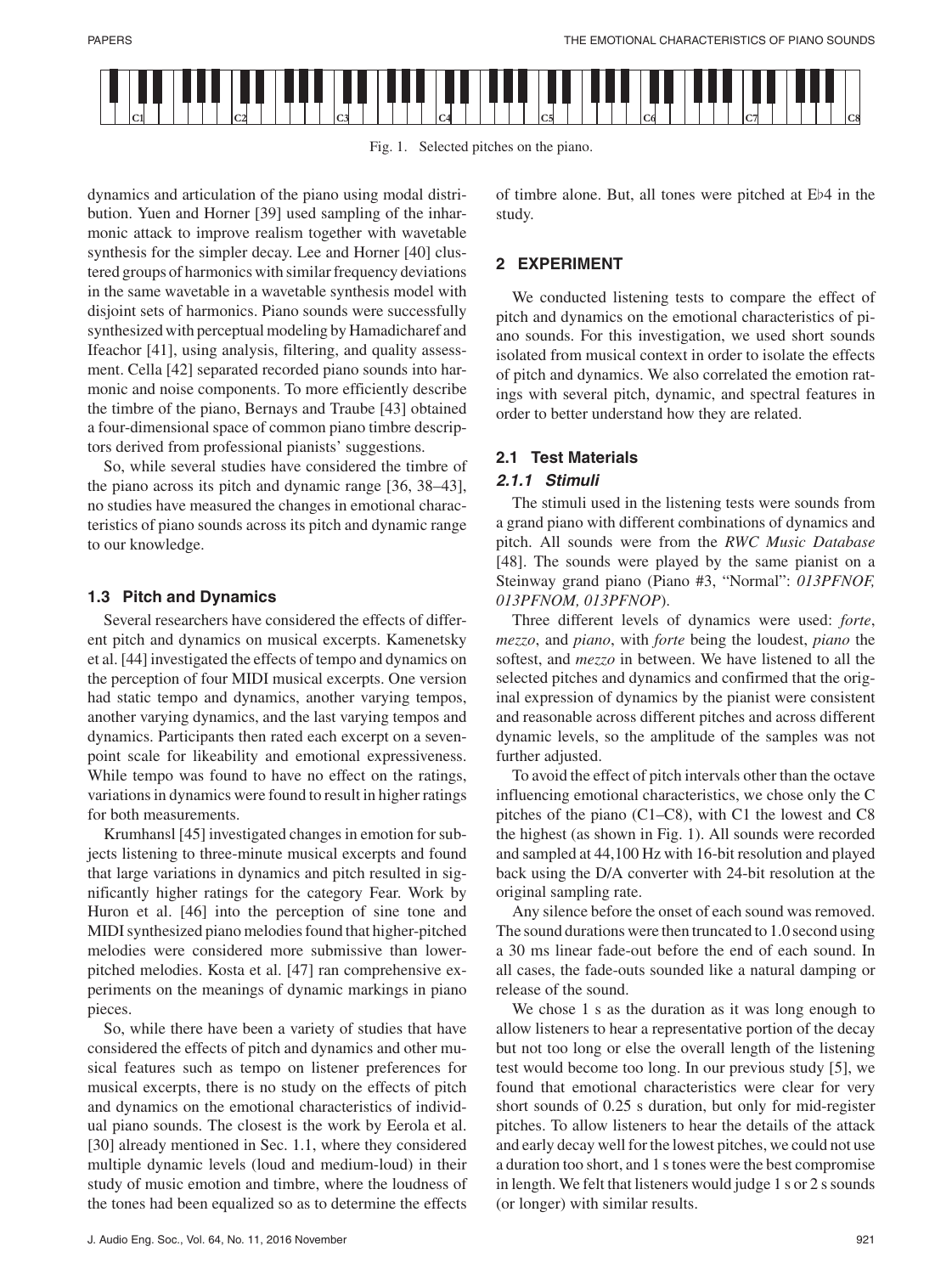|  | Table 2. Ten chosen emotional categories and related music |  |  |
|--|------------------------------------------------------------|--|--|
|  | expression markings commonly used by classical composers.  |  |  |

| Emotional<br>Category | Commonly-used Italian musical expression marks                |
|-----------------------|---------------------------------------------------------------|
|                       |                                                               |
| Happy                 | allegro, gustoso, gioioso, giocoso, contento                  |
| Heroic                | eroico, grandioso, epico                                      |
| Romantic              | romantico, appasionato, affetto, afectuoso,<br>passionato     |
| Comic                 | capriccio, ridicolosamente, spiritoso, comico,<br>buffo       |
| Calm                  | calmato, tranquillo, pacato, placabile, sereno                |
| Mysterious            | misterioso, misteriosamente                                   |
| Shy                   | timido, riservato, timoroso                                   |
| Angry                 | adirato, stizzito, furioso, furibondo, rabbioso,<br>irato     |
| Scary                 | sinistro, terribile, allarmante, feroce                       |
| Sad                   | dolore, lacrimoso, lagrimoso, mesto, triste, mesto,<br>freddo |

#### **2.1.2 Emotional Categories**

The subjects compared the stimuli in terms of 10 emotional categories: Happy, Heroic, Romantic, Comic, Calm, Mysterious, Shy, Angry, Scary, and Sad. Some choices of emotional characteristics are fairly universal and occur in many previous studies as shown in Table 1 (e.g., Happy, Sad, Scary/Fear/Calm, Tender/Calm/Romantic), roughly corresponding to the four quadrants of the Valence– Arousal plane, but there are lots of variations beyond that [19].

We selected these 10 categories because composers often use these terms in tempo and expression markings in their scores (e.g., *mysteriously*,*shyly*, etc.). We chose to use simple English emotional categories so that they would be familiar and self-apparent to lay people rather than Italian music expression markings traditionally used by classical composers to specify the character of the music. The chosen emotional categories and related Italian expression markings [49–52] are listed in Table 2. We tried to include a well-balanced group of emotional categories, and these 10 categories are similar to the 8 adjective groups of Hevner [20]. Other researchers have also used some of these (or related) emotional categories [15, 24, 21]. Our previous research showed the statistical significance of these terms for comparing single instrument sounds [31, 1–5].

One advantage of using a categorical instead of a dimensional emotional model is that it allows faster decisionmaking by listening test subjects. However, these emotional categories can still be represented in a dimensional model, such as the Valence–Arousal model [25]. Their ratings according to the *Affective Norms for English Words (ANEW)*[53] are shown in Fig. 2 using the Valence–Arousal model. Valence indicates the positivity of an emotional category; Arousal indicates the energy level of an emotional category. Though Scary and Angry are similar in terms of Valence and Arousal, they have distinctly different meanings. Romantic, Happy, Comic, and Heroic are also similar in Valence and Arousal but distinctly different in meaning.



Fig. 2. Distribution of the emotional characteristics in the dimensions Valence and Arousal. The Valence and Arousal values are given by the 9-point rating in *ANEW* [53].

#### **2.2 Test Procedure**

There were 26 subjects hired for the listening test, ranging in age from 19 to 24 with an average age of 20.8. All subjects were fluent in English. All subjects were undergraduate students at the Hong Kong University of Science and Technology, where all courses are taught in English. All stated that they had no known hearing problems. Subjects did not have highly-trained ears (e.g., recording engineers, professional musicians, or music conservatory students) but were average attentive listeners.

The subjects were seated in a quiet room with 39 dB SPL background noise level. Residual noise was mostly due to computers and air conditioning. The noise level was further reduced with headphones. Sound signals were converted to analog with a Sound Blaster X-Fi Xtreme Audio sound card with 24-bit resolution with a sampling rate of 44,100 Hz and a 108 dB S/N ratio, and then presented through Sony MDR-7506 headphones. We felt that basic-level professional headphones were adequate in representing the piano sounds for this test as the sounds were readily distinguishable. A big advantage of the Sony MDR-7506 headphones is their relative comfort in a relatively long listening test such as this one, especially for subjects not used to tightfitting studio headphones. The loudness on all computers were calibrated manually so that the C4 forte sound sample sounded the same as judged by the authors.

The subjects were provided with an instruction sheet containing definitions of the 10 emotional categories from the *Cambridge Academic Content Dictionary* [54]. The dictionary definitions we used in our experiment are shown in Table 3.

Every subject made pairwise comparisons on a computer among all the 24 combinations of pitches and dynamics for each emotional category. During each trial, subjects heard a pair of piano sounds of different pitches/dynamics and were prompted to choose the sound that represented the given emotional category more strongly. Each trial was a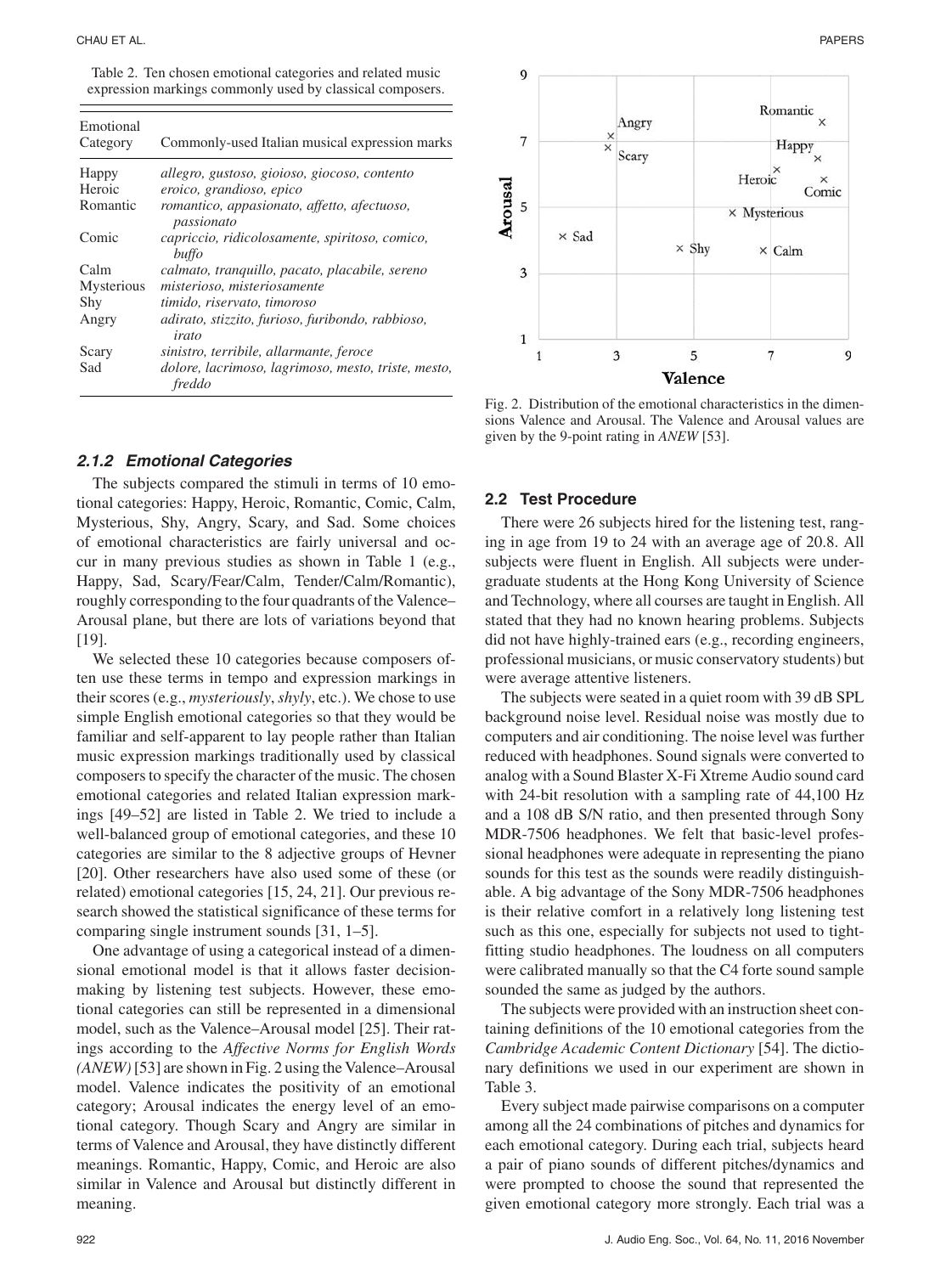Table 3. The dictionary definitions of the emotional categories used in our experiment.

| Emotional<br>Category | Definition [54]                                                                             |
|-----------------------|---------------------------------------------------------------------------------------------|
| Happy                 | Glad, pleased                                                                               |
| Heroic                | Exhibiting or marked by courage and daring                                                  |
| Romantic              | Making someone think of love                                                                |
| Comic                 | Causing laughter or amusement                                                               |
| Calm                  | A quiet and peaceful state or condition                                                     |
| <b>Mysterious</b>     | Exciting wonder, curiosity, or surprise while<br>baffling efforts to comprehend or identify |
| Shy                   | Disposed to avoid a person or thing                                                         |
| Angry                 | Having a strong feeling of being upset or annoyed                                           |
| Scary                 | Causing fright                                                                              |
| Sad                   | Affected with or expressive of grief or<br>unhappiness                                      |



Fig. 3. Listening test interface.

single paired comparison requiring minimal memory from the subjects. In other words, subjects did not need to remember all of the tones, just the two in each comparison. One big advantage of using paired comparisons of emotional categories is that it allows faster decision-making by the subjects. Paired comparison is also a simple decision and is easier than absolute rating. In the beginning of the test subjects were given one practice pair for each emotional category in which results were discarded.

Fig. 3 shows a screenshot of the listening test interface. Each combination of two different pitch or dynamic was presented once for each emotional category, and the listening test totaled  $\binom{24}{2}$  *combinations* × 10 *emotional categories* = 2760 trials. For each emotional category, the overall trial presentation order was randomized (i.e., all the Happy comparisons were first in a random order, then all the Sad comparisons were second, and so on). However, the emotional categories were presented in order to avoid confusing and fatiguing the subjects. As with any listening test, there can be learning at the beginning and fatigue at the end. For this test, there were 10 test trials at the start of each emotional category that were not used in calculations to minimize the effect of learning.

The listening test took about 3 hours, with a short break of 5 minutes after every 30 minutes to help minimize listener fatigue and maintain consistency.

#### **3 EXPERIMENT RESULTS**

We obtained pairwise voting results from the subjects. The Bradley–Terry–Luce (BTL) model [55, 56] was then used to derive rankings based on the number of positive votes each sound received for each emotional category. For each emotional category, the BTL scale values for all the combinations of dynamic and pitch sum up to 1. The BTL value for each sound is the probability that listeners will choose that sound when considering a certain emotional category. For example, if all 24 combinations were judged equally happy, the BTL scale values would be  $1/24 =$ 0.0417.

Fig. 4 displays the Bradley–Terry–Luce (BTL) scale values of the sounds. The corresponding 95% confidence intervals are also shown for each sample.

For the emotional category Happy, Fig. 4 shows similar curves for the three dyanmic levels. There was a clear upward trend in pitch, with the exception of the highest pitches. The overall trend was an arching curve peaking at C6, with the lowest pitches least Happy. Contrastingly, the result for Sad shows wider differences between the dynamic levels. There were consistently sadder responses for soft notes. There was a general downward trend in pitch with the lowest pitch range the saddest.

The responses for Heroic and Angry were similar. The loud notes were most Heroic and Angry, with a downward trend in pitch. The biggest difference between Heroic and Angry was that Angry was strictly monotonic and Heroic was not.

The responses for Romantic, Calm, and Shy were basically similar. The soft notes were most Romantic, Calm, and Shy, with an upware trend in pitch. The difference between dynamic levels was large. Romantic decreased at the highest notes (C7 and C8).

For Comic Fig. 4 shows an arch with the peak at midrange pitch C5. The response was strongest for louder sounds. The response curve for Scary is an inverted arch, almost a mirror image of Comic. The lowest and highest pitches were scarier, a result that indirectly agrees with Krumhansl [45] who found that large variations in pitch resulted in significantly higher ratings for Fear. The differences between dynamic levels were not as large as in most other emotional categories.

For Mysterious there was an upward trend in pitch and relatively similar curves for the three dynamic levels.

For each emotional category, a two-way ANOVA without replication was performed on the continuous BTL scale values to test for the effects of pitch and dynamics. As a preliminary step, a Shapiro–Wilk test was performed to check whether the BTL data were normally distributed, and only Comic–C1 and Angry–*mezzo* were not normally distributed (see Tables 8 and 9 in the Appendix).

Also, since there is only one BTL value for each pitch-dynamic pair, the variance in each factor combination (i.e., pitch-dynamic pair) is zero. Since two pitchdynamic pairs were not normally distributed, we performed both parametric ANOVAs (i.e., two-way ANOVA without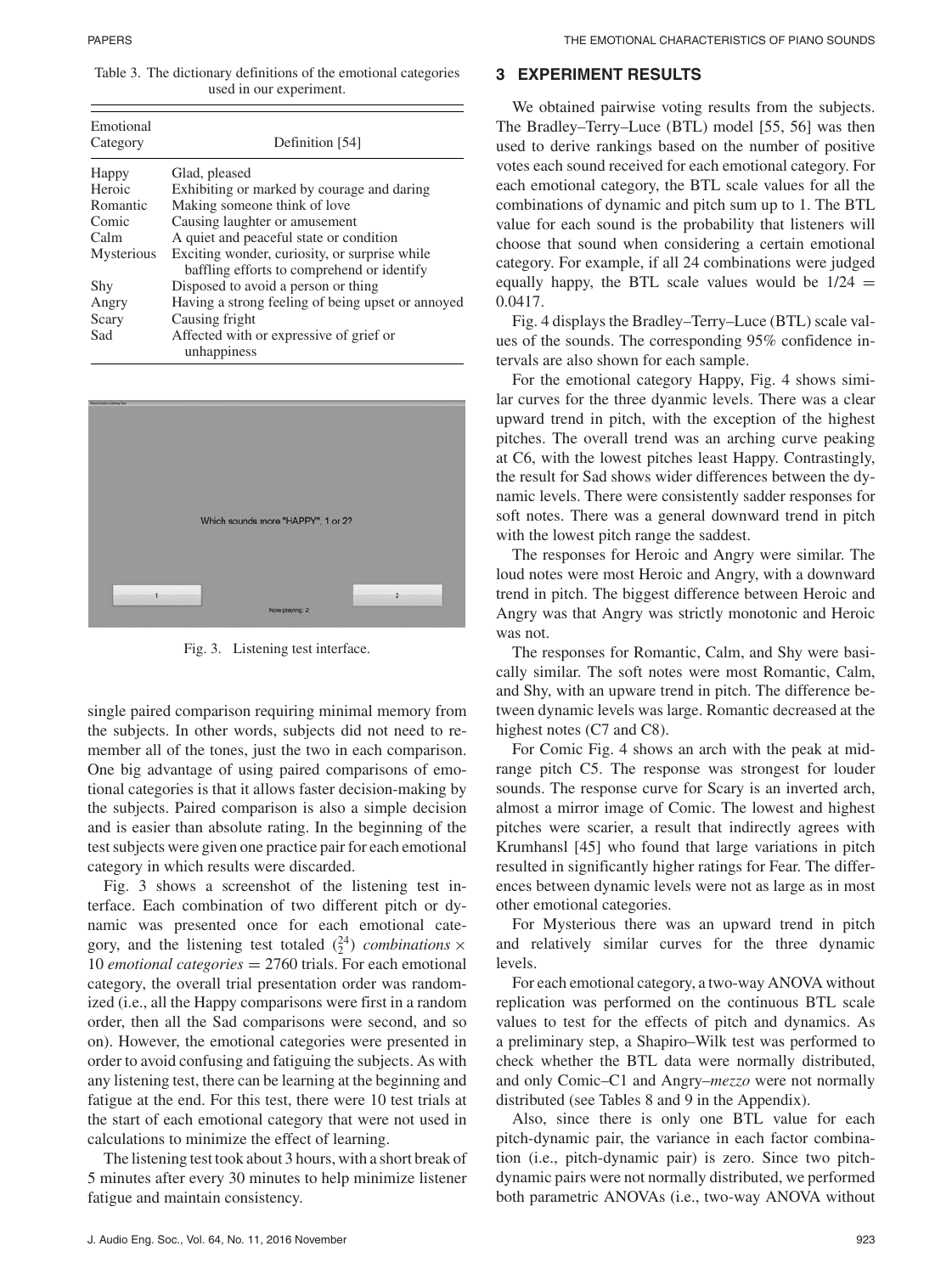CHAU ET AL. PAPERS



Fig. 4. Emotional characteristics of piano sounds based on the BTL scale values and the corresponding 95% confidence intervals.

replication) and non-parametric tests (i.e., Friedman ANOVA by ranks).

Table 4 shows the parametric and non-parametric results, which are in agreement. The effect of pitch was significant for all ten emotional categories at the  $p < 0.05$  level, and the effect of dynamics was significant for nine of the ten emotional categories at the  $p < 0.05$  level. The effect of dynamics was not significant for Happy.

#### **3.1 Correlation with Acoustic Features**

The continuous BTL scale values were then correlated with extracted acoustic features using linear Pearson correlation and partial correlation. The acoustic features we tested are listed in Table 5. The feature values of the piano sounds are given in Tables 10 and 11 in the Appendix.

Since we previously found that correlation was stronger for non-sustaining instrument sounds when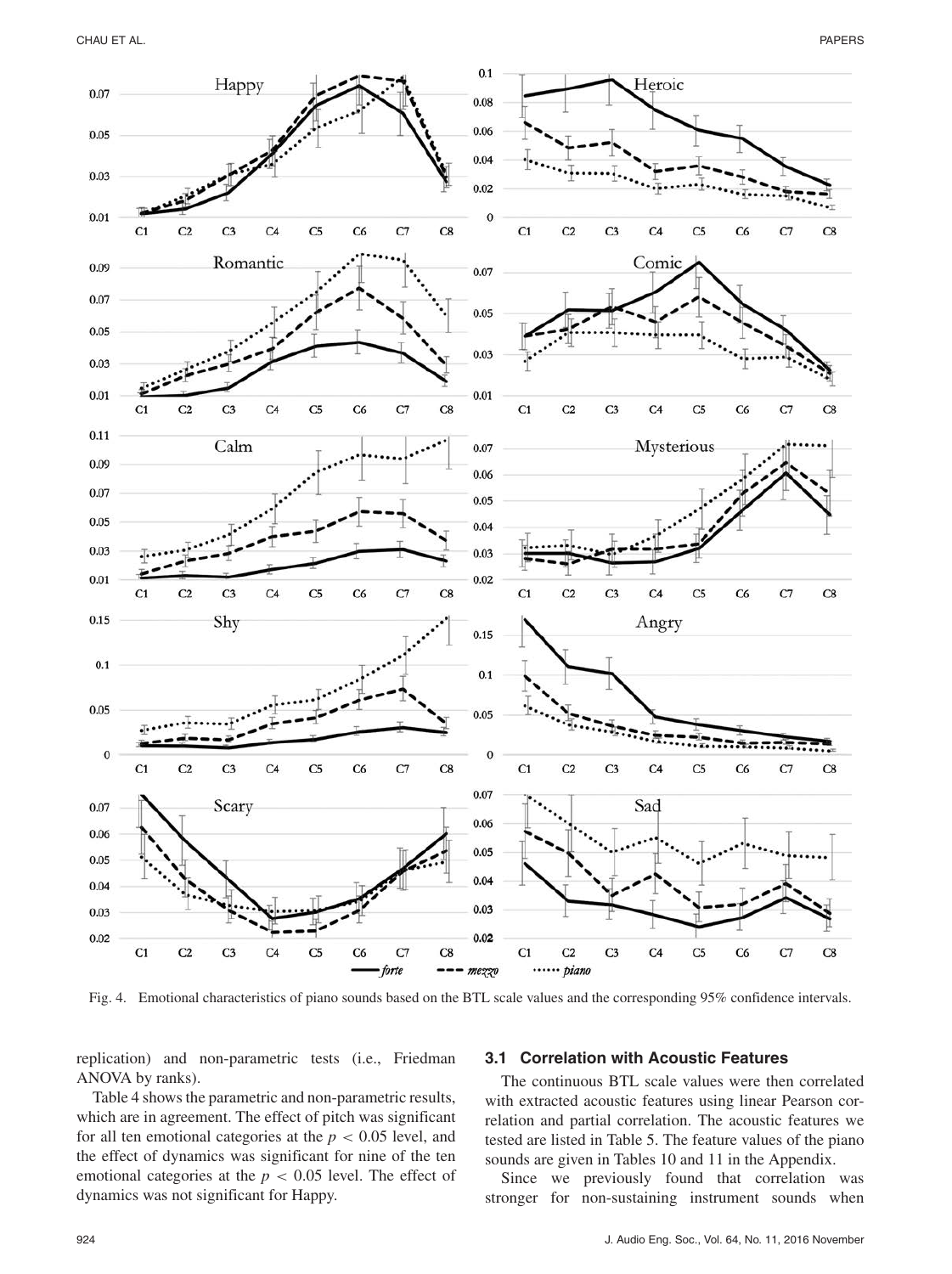Table 4. *p*-values from ANOVAs and Friedman tests for the effects of pitch and dynamics. Values that were not significant  $(p \ge 0.05)$  are shown in bold.

|            |        | Two-Way ANOVA |        | Friedman Test |
|------------|--------|---------------|--------|---------------|
|            | Pitch  | Dynamics      | Pitch  | Dynamics      |
| Happy      | 0.0000 | 0.1770        | 0.0051 | 0.0724        |
| Heroic     | 0.0000 | 0.0000        | 0.0058 | 0.0003        |
| Romantic   | 0.0000 | 0.0000        | 0.0051 | 0.0003        |
| Comic      | 0.0000 | 0.0000        | 0.0203 | 0.0015        |
| Calm       | 0.0060 | 0.0000        | 0.0089 | 0.0003        |
| Mysterious | 0.0000 | 0.0010        | 0.0086 | 0.0046        |
| Shy        | 0.0260 | 0.0010        | 0.0084 | 0.0003        |
| Angry      | 0.0000 | 0.0010        | 0.0041 | 0.0003        |
| Scary      | 0.0000 | 0.0140        | 0.0044 | 0.0208        |
| Sad        | 0.0000 | 0.0000        | 0.0106 | 0.0003        |

Table 5. Features used in analysis of the piano sounds.

| Feature                             | Meaning                                                                                                                                                                                                                                                                                                  |
|-------------------------------------|----------------------------------------------------------------------------------------------------------------------------------------------------------------------------------------------------------------------------------------------------------------------------------------------------------|
| Fundanemtal<br>frequency            | Fundamental frequency of the sound                                                                                                                                                                                                                                                                       |
| RMS amplitude                       | Amplitude of the sound                                                                                                                                                                                                                                                                                   |
| Attack Time (ms)                    | Time to reach the first local maximum<br>in RMS amplitude from the<br>beginning of the tone                                                                                                                                                                                                              |
| Decay Ratio                         | Ratio between the RMS amplitude 30<br>ms before the tone ends over the<br>peak RMS amplitude                                                                                                                                                                                                             |
| Attack/Decay Slope<br>$(ms^{-1})$   | Average difference in RMS amplitude<br>(linear) between adjacent analysis<br>frames                                                                                                                                                                                                                      |
| Density of Significant<br>Harmonics | Ratio of the number of significant<br>harmonics over the significant<br>harmonic bandwidth [5]                                                                                                                                                                                                           |
| Spectral Centroid                   | A quantitative measure of perceptual<br>brightness based on the center of<br>gravity of a harmonic spectrum,<br>defined here as<br>spectral centroid = $\frac{\sum_{k} ka_k}{\sum_{k} a_k}$ , where k<br>is the $k^{\text{th}}$ harmonic, $a_k$ is the<br>amplitude of the $k^{\text{th}}$ harmonic [57] |
| Spectral Centroid<br>Deviation      | RMS deviation of the normalized<br>spectral centroid [58]                                                                                                                                                                                                                                                |
| Spectral Irregularity               | Jaggedness of a spectrum from<br>harmonic to harmonic [59]                                                                                                                                                                                                                                               |
| Even/Odd Harmonic<br>Ratio          | Amplitude ratio of even and odd<br>harmonics [60]                                                                                                                                                                                                                                                        |
| Tristimulus                         | Relative weights of of harmonic<br>groups $[61]$                                                                                                                                                                                                                                                         |

amplitude-weighted averages were used [4, 5], all the spectral features in the current experiment were amplitude weighted. Amplitude weighting gives more weight to highamplitude parts of the sound such as the later attack and early decay, and de-emphasizes the noisy soft late decay. The exact weighting is the ratio of the current linear amplitude over the peak linear amplitude at any point. We also included pitch- and dynamic-related features.

Pearson correlation between the features and the BTL scale values for each emotional category are given in Table 6. Perhaps not surprisingly, most of the features showed significant correlation with most of the emotional categories (see last column in Table 6) since changes in pitch and dynamics are accompanied by corresponding changes in timbre. In particular, both pitch (logarithm of fundamental frequency) and dynamics (peak RMS amplitude in dB) correlated with eight emotional categories. Seven of the emotional categories correlated with nearly all the features (see bottom row in Table 6). The three exceptions were: Comic, Scary, and Sad. It is easy to see why, since the arching shape of Comic, the bowl-like shape of Scary, and the somewhat oscillatory curves of Sad in Fig. 4 contrast with the monotonic (or near-monotonic) changes in the feature values in Tables 10 and 11.

Partial correlation analysis was also done to study the effects of pitch and dynamics. Table 7 shows the correlation between emotional categories and features when the effects of pitch and dynamics were removed. Different from Table 6, most of the remaining features only showed significant correlation with half or less of the emotional categories (see last column in Table 7). Attack slope was the only feature that increased in Table 7 compared to Table 6. Only four of the emotional categories correlated with half or more of the features (see bottom row in Table 7). The biggest changes were for Heroic and Shy, which decreased from nearly all significant features in Table 6 to only one in Table 7 when the effects of pitch and dynamics were removed. This indicates Heroic and Shy were strongly affected by pitch and dynamics and less affected by temporal and spectral envelope features than other emotional categories. Conversely, Scary and Comic more than doubled in the number of significant features when the effects of pitch and dynamics were removed, revealing their relative sensitivity to temporal and spectral envelope features.

# **4 DISCUSSION**

The main goal of our work was to determine how the emotional characteristics of piano sounds vary with pitch and dynamics. With respect to the original motivating questions of this paper, from Table 4 and Fig. 4 we can observe the following regarding pitch:

- All ten emotional categories were significantly affected by pitch.
- Happy, Romantic, Calm, Mysterious, and Shy generally increased with pitch but sometimes decreased at the highest pitches.
- Heroic, Angry, and Sad generally decreased with pitch, though with different slopes.
- Comic was strongest in the mid-register and weaker in the highest and lowest registers.
- Scary was strongest in the lowest and highest registers.

Regarding dynamics:

- Nine of the emotional categories were significantly affected by dynamics.
- Heroic, Comic, Angry, and Scary were stronger for loud notes.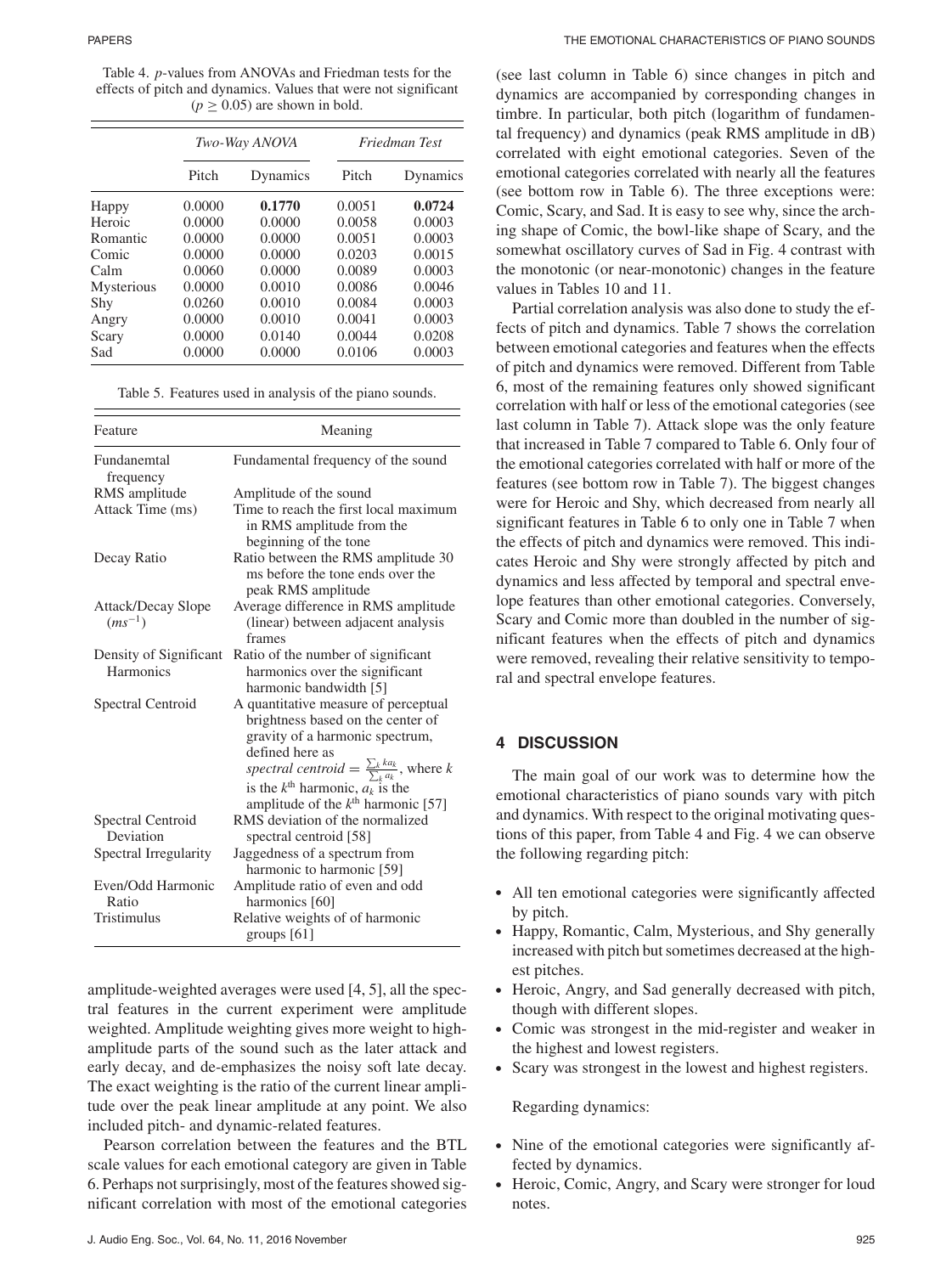| Table 6. Pearson correlation between emotional categories and the piano features with significant correlation values shown |  |
|----------------------------------------------------------------------------------------------------------------------------|--|
| in bold (for $p < 0.05$ ).                                                                                                 |  |

| Emotional<br>Categories                          |         |               |         |         |                |                                                             |         |                             |               |               | No. of emotional<br>categories with<br>significant |
|--------------------------------------------------|---------|---------------|---------|---------|----------------|-------------------------------------------------------------|---------|-----------------------------|---------------|---------------|----------------------------------------------------|
| Features                                         |         |               |         |         |                | Happy Heroic Romantic Comic Calm Mysterious Shy Angry Scary |         |                             |               | Sad           | correlations                                       |
| Log of Fundamental Frequency                     |         | $0.64 - 0.62$ | 0.54    | $-0.32$ | 0.56           | 0.82                                                        |         | $0.59 - 0.74 - 0.13 - 0.47$ |               |               | 8                                                  |
| Peak RMS Amplitude (dB)                          | $-0.43$ | 0.88          | $-0.67$ | 0.63    | $-0.86$        | $-0.86$                                                     | $-0.89$ | 0.81                        | 0.13          | $-0.08$       | 8                                                  |
| Attack time (ms)                                 | 0.64    | $-0.34$       | 0.58    | $-0.14$ | 0.36           | 0.61                                                        |         | $0.32 - 0.46 - 0.15 - 0.41$ |               |               |                                                    |
| Attack slope (linear amplitude/ms)               | 0.28    | $-0.08$       | $-0.14$ |         | $0.01 - 0.24$  | 0.25                                                        |         | $-0.19 - 0.19$              | 0.23          | $-0.62$       |                                                    |
| Decay ratio                                      | $-0.80$ | 0.55          | $-0.65$ | 0.10    | $-0.58$        | $-0.72$                                                     | $-0.54$ | 0.74                        | 0.36          | 0.50          | 8                                                  |
| Decay slope (linear amplitude/ms)                | 0.41    | $-0.78$       | 0.56    | $-0.31$ | 0.63           | 0.50                                                        |         | $0.57 - 0.89$               | $-0.54$       | 0.04          | 8                                                  |
| Density of Significant Harmonics                 | 0.82    | $-0.60$       | 0.65    | $-0.08$ | 0.56           | 0.66                                                        |         | $0.49 - 0.79 - 0.39$        |               | $-0.42$       | 8                                                  |
| Spectral Centroid                                | $-0.72$ | 0.50          | $-0.59$ | $-0.05$ | $-0.51$        | $-0.55$                                                     | $-0.45$ | 0.78                        | 0.58          | 0.55          | 9                                                  |
| Spectral Centroid Deviation                      | $-0.64$ | 0.49          | $-0.54$ |         | $-0.06 - 0.47$ | $-0.48$                                                     | $-0.40$ | 0.77                        | 0.61          | 0.50          | 8                                                  |
| Spectral Irregularity                            | 0.52    | $-0.72$       | 0.59    | $-0.58$ | 0.67           | 0.90                                                        | 0.70    | $-0.70$                     |               | $0.06 - 0.17$ | 8                                                  |
| Even/Odd Harmonic Ratio                          | $-0.57$ | 0.50          | $-0.50$ | 0.35    | $-0.51$        | $-0.74$                                                     | $-0.50$ | 0.47                        | $-0.08$       | 0.27          | 7                                                  |
| Tristimulus T1 (harmonic 1)                      | 0.72    | $-0.65$       | 0.65    | $-0.31$ | 0.63           | 0.84                                                        |         | $0.61 - 0.75 - 0.18$        |               | $-0.42$       | 8                                                  |
| Tristimulus T2 (harmonics 2-4)                   | $-0.47$ | 0.52          | $-0.49$ |         | $0.54 - 0.54$  | $-0.87$                                                     | $-0.58$ |                             | $0.46 - 0.29$ | 0.25          | 8                                                  |
| Tristimulus $T3$ (harmonics $5+$ )               | $-0.78$ | 0.63          | $-0.66$ | 0.12    | $-0.60$        | $-0.70$                                                     | $-0.54$ | 0.83                        | 0.45          | 0.46          | 9                                                  |
| No. of features with significant<br>correlations | 13      | 12            | 13      | 3       | 12             | 13                                                          | 11      | 13                          | 4             | 9             |                                                    |

- Romantic, Calm, Mysterious, Shy, and Sad were stronger for soft notes.
- Surprisingly, Happy was not affected by dynamics.
- Heroic, Romantic, Comic, Calm, Shy, Angry, and Sad showed consistently large changes with dynamics.
- The medium dynamic level (*mezzo*) was nearly always in the middle among the three tested dynamic levels.

The results show that pitch generally had a similar effect on emotional categories with similar Valence. The high-Valence characteristics Happy, Romantic, Comic, and Calm had broadly similar shapes in Fig. 4 (mostly increasing, usually arching), while the low-Valence characteristics Angry and Sad were decreasing. Heroic however was an outlier, since it is high in Valence but with a downward pitch trend in Fig. 4. Scary was another exception, showing a downward trend like Angry and Sad in the lowest register, but with an upward trend in the highest register. Heroic and Scary were also exceptions in the partial correlations in Tables 6 and 7, indicating different sentivities to temporal and spectral envelope features than other emotional categories.

Dynamics had a similar effect on most emotional categories with similar Arousal. The high-Arousal

Table 7. Pearson partial correlation between emotional categories and the piano features with the effects of pitch and dynamics removed. Significant correlation values shown in bold (for  $p < 0.05$ ).

| Emotional<br>Categories<br>Features              |                |               |         |         |                | Happy Heroic Romantic Comic Calm Mysterious | Shy     | Angry Scary          |                                 | Sad     | No. of emotional<br>categories with<br>significant<br>correlations |
|--------------------------------------------------|----------------|---------------|---------|---------|----------------|---------------------------------------------|---------|----------------------|---------------------------------|---------|--------------------------------------------------------------------|
|                                                  |                | $-0.08$       | 0.52    | $-0.04$ | 0.30           | 0.33                                        |         | $0.14 - 0.05 - 0.10$ |                                 | 0.16    |                                                                    |
| Attack time (ms)                                 | 0.32           |               |         |         |                |                                             |         |                      |                                 |         |                                                                    |
| Attack slope (linear)<br>amplitude/ms)           |                | $-0.39 -0.35$ | $-0.50$ | $-0.38$ | $-0.60$        | $-0.08$                                     | $-0.51$ | 0.06                 | 0.47                            | 0.42    | 4                                                                  |
| Decay ratio                                      | $-0.74$        | 0.09          | $-0.63$ |         | $-0.66 - 0.61$ | 0.17                                        | $-0.22$ | 0.39                 | 0.70                            | 0.10    | 5                                                                  |
| Decay slope (linear<br>amplitude/ms)             |                | $0.19 -0.42$  | 0.13    |         | $0.33 - 0.03$  | $-0.41$                                     |         |                      | $-0.32$ $-0.77$ $-0.67$ $-0.11$ |         | $\overline{3}$                                                     |
| Density of Significant<br><b>Harmonics</b>       |                | $0.69 - 0.39$ | 0.52    | 0.51    | 0.45           | $-0.17$                                     |         | $0.04 -0.57 -0.57$   |                                 | 0.05    | 6                                                                  |
| Spectral Centroid                                | $-0.41$        | 0.14          | $-0.43$ |         | $-0.7 -0.40$   | 0.45                                        | $-0.05$ | 0.62                 | 0.89                            | 0.41    | 5                                                                  |
| Spectral Centroid Deviation                      | $-0.30$        | 0.19          | $-0.31$ |         | $-0.6$ $-0.27$ | 0.42                                        | 0.02    | 0.63                 | 0.80                            | 0.37    | 3                                                                  |
| Spectral Irregularity                            | $-0.14$        | $-0.06$       | 0.02    |         | $-0.62 -0.04$  | 0.48                                        | 0.00    | 0.32                 | 0.58                            | 0.63    | 4                                                                  |
| Even/Odd Harmonic Ratio                          | $-0.19$        | 0.03          | $-0.16$ |         | $0.18 - 0.20$  | $-0.38$                                     |         |                      | $-0.12$ $-0.25$ $-0.28$         | $-0.18$ | $\mathbf{0}$                                                       |
| Tristimulus T1 (harmonic 1)                      | 0.57           | $-0.26$       | 0.65    | 0.13    | 0.63           | 0.33                                        |         | $0.22 -0.17 -0.21$   |                                 | 0.14    | 3                                                                  |
| Tristimulus T2 (harmonics<br>$2-4)$              | 0.11           | $-0.12$       | $-0.05$ | 0.56    | $-0.1$         | $-0.65$                                     |         |                      | $-0.20$ $-0.53$ $-0.70$ $-0.32$ |         | 4                                                                  |
| Tristimulus T3 (harmonics<br>$5+$                | $-0.65$        | 0.36          | $-0.57$ |         | $-0.66 - 0.51$ | 0.31                                        | $-0.02$ | 0.67                 | 0.87                            | 0.17    | 6                                                                  |
| No. of features with<br>significant correlations | $\overline{4}$ | 1             | $\tau$  | 7       | 5              | 3                                           | 1       | 6                    | 9                               |         |                                                                    |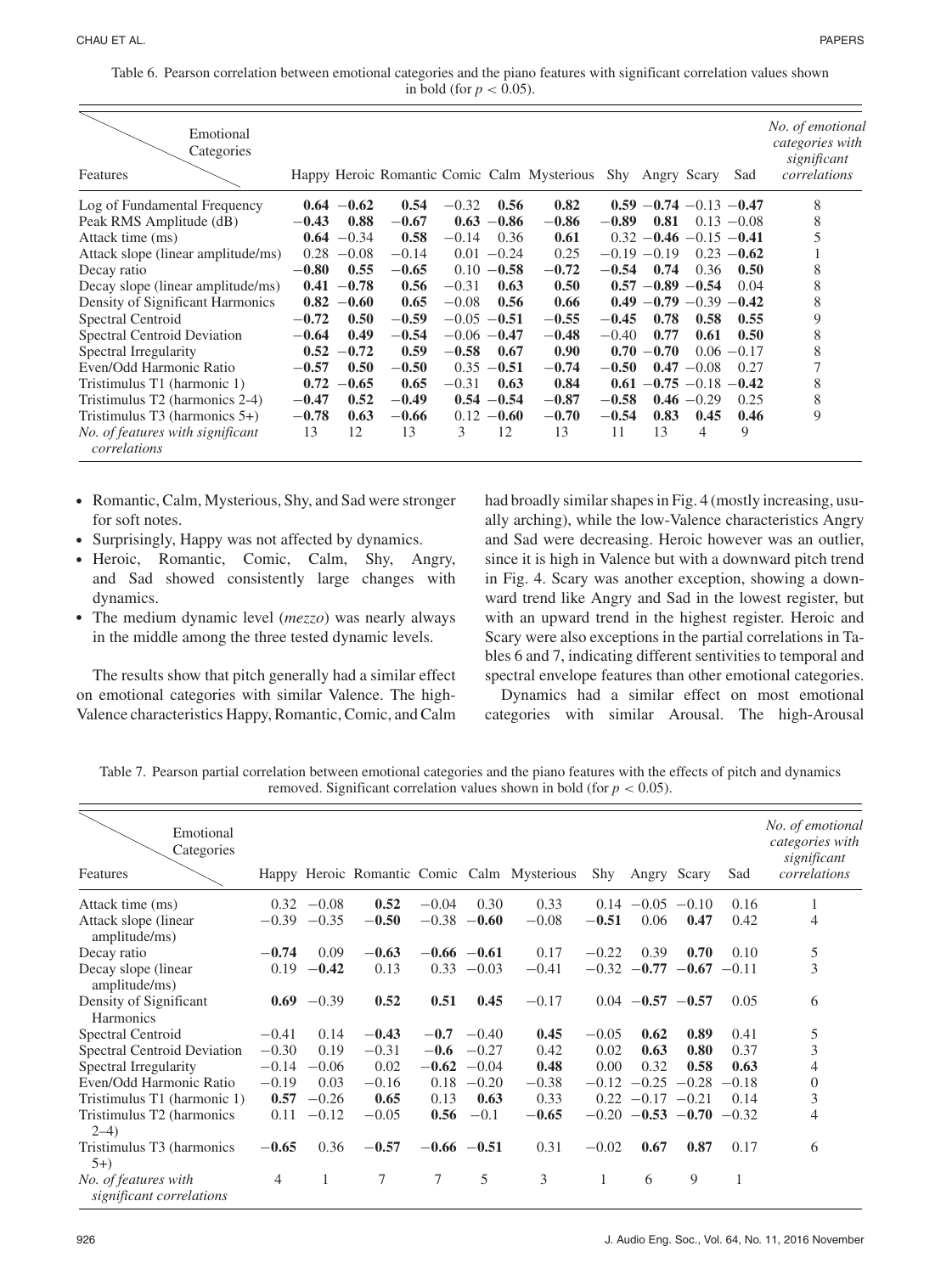characteristics Heroic, Comic, Angry, and Scary were strongest for loud notes, while the low-Arousal characteristics Calm, Mysterious, Shy, and Sad were strongest for soft notes. Romantic was an exception. It seems listeners were interpreting Romantic as tender-Romantic more than passionate-Romantic in judging the piano sounds. The high-Arousal category Happy was another exception since it was not affected by dynamics.

The results demonstrate how categorical emotional models can give more nuance and detail than the dimensional model with only Valence and Arousal, since they can distinguish between emotional categories with similar Valence and Arousal values. For example, Angry and Scary have similar Valence and Arousal values, but are very different in Fig. 4. These results suggest that they are distinctly different emotional characteristics. The same idea holds for Happy, Heroic, and Romantic.

The above results can give possible ideas to musicians in instrumentation, pianists in blending and balancing notes, and recording engineers in mixing recordings and live performances. Emotional characteristics can be manipulated in a recording, performance, or composition by emphasizing pitches and dynamics that are comparatively stronger in representing these characteristics. The results confirm some existing common practices for emotional emphasis (e.g., using loud and low piano chords for angry passages) and expose some less well-known ones such as the potential Comic character of the loud mid-range.

# **5 ACKNOWLEDGMENTS**

This work has been supported by Hong Kong Research Grants Council grant HKUST613112. Thanks very much to the anonymous reviewers for their careful and insightful comments to improve the clarity, presentation, and analysis in the the paper.

# **6 REFERENCES**

[1] B. Wu, A. Horner, and C. Lee, "Musical Timbre and Emotion: The Identification of Salient Timbral Features in Sustained Musical Instrument Tones Equalized in Attack Time and Spectral Centroid," *Proc. 40th Int. Comput. Music Conf. (ICMC)* (2014), pp. 928–934.

[2] B. Wu, A. Horner, and C. Lee, "Emotional Predisposition of Musical Instrument Timbres with Static Spectra," *Proc. 15th Int. Soc. Music Inform. Retrieval Conf. (ISMIR)* (2014 Nov.), pp. 253–258.

[3] B. Wu, A. Horner, and C. Lee, "The Correspondence of Music Emotion and Timbre in Sustained Musical Instrument Sounds," *J. Audio Eng. Soc.*, vol. 62, pp. 663–675 (2014 Oct.). doi: http://dx.doi.org/10.17743/jaes.2014.0037

[4] C.-J. Chau, B. Wu, and A. Horner, "Timbre Features and Music Emotion in Plucked String, Mallet Percussion, and Keyboard Tones," *Proc. 40th Int. Comput. Music Conf. (ICMC)* (2014), pp. 982–989.

[5] C.-J. Chau, B. Wu, and A. Horner, "The Emotional Characteristics and Timbre of Nonsustaining Instrument

Sounds," *J. Audio Eng. Soc.*, vol. 63, pp. 228–244 (2015 Apr.). doi: http://dx.doi.org/10.17743/jaes.2015.0016

[6] L.-L. Balkwill and W. F. Thompson, "A Cross-Cultural Investigation of the Perception of Emotion in Music: Psychophysical and Cultural Cues," *Music Perception*, vol. 17, no. 1, pp. 43–64 (1999). doi: http://dx.doi.org/10.2307/40285811

[7] J. Liebetrau, S. Schneider, and R. Jezierski, "Application of Free Choice Profiling for the Evaluation of Emotions Elicited by Music," *Proc. 9th Int. Symp. Comput. Music Modeling and Retrieval (CMMR 2012): Music and Emotions* (2012), pp. 78–93.

[8] I. Lahdelma and T. Eerola, "Single Chords Convey Distinct Emotional Qualities to Both Naïve and Expert Listeners," *Psychology of Music*, vol. 44, no. 1 (2014).

[9] J. Skowronek, M. F. McKinney, and S. Van De Par, "A Demonstrator for Automatic Music Mood Estimation," *Proc. Int. Soc. Music Inform. Retrieval Conf. (ISMIR)* (2007), pp. 345–346.

[10] M. Plewa and B. Kostek, "A Study on Correlation between Tempo and Mood of Music," presented at the *133rd Convention of the Audio Engineering Society* (2012 Oct.), convention paper 8800.

[11] Y. Hu, X. Chen, and D. Yang, "Lyric-Based Song Emotion Detection with Affective Lexicon and Fuzzy Clustering Method," *Proc. Int. Soc. Music Inform. Retrieval Conf. (ISMIR)* (2009), pp. 123–128.

[12] I. Ekman and R. Kajastila, "Localization Cues Affect Emotional Judgments—Results from a User Study on Scary Sound," presented at the *AES 35th International Conference: Audio for Games*(2009 Feb.), conference paper 23.

[13] G. Tzanetakis and P. Cook, "Musical Genre Classification of Audio Signals," *IEEE Trans. Speech Audio Process.*, vol. 10, no. 5, pp. 293–302 (2002). doi: http://dx.doi.org/10.1109/TSA.2002.800560

[14] J.-J. Aucouturier, F. Pachet, and M. Sandler, "The Way it Sounds': Timbre Models for Analysis and Retrieval of Music Signals," *IEEE Trans. Multimedia*, vol. 7, no. 6, pp. 1028–1035 (2005). doi: http://dx.doi.org/10.1109/TMM.2005.858380

[15] K. R. Scherer and J. S. Oshinsky, "Cue Utilization in Emotion Attribution from Auditory Stimuli," *Motivation and Emotion*, vol. 1, no. 4, pp. 331–346 (1977). doi: http://dx.doi.org/10.1007/BF00992539

[16] I. Peretz, L. Gagnon, and B. Bouchard, "Music and Emotion: Perceptual Determinants, Immediacy, and Isolation after Brain Damage," *Cognition*, vol. 68, no. 2, pp. 111–141 (1998). doi: http://dx.doi.org/10.1016/S0010- 0277(98)00043-2

[17] C. L. Krumhansl, "Plink: 'Thin Slices' of Music," *Musical Perception*, vol. 7, pp. 337–354 (2010). doi: http://dx.doi.org/10.1525/mp.2010.27.5.337

[18] S. Filipic, B. Tillmann, and E. Bigand, "Judging Familiarity and Emotion from Very Brief Musical Excerpts," *Psychonomic Bulletin & Rev.*, vol. 17, no. 3, pp. 335–341 (2010). doi: http://dx.doi.org/10.3758/PBR.17.3.335

[19] J. A. Sloboda and P. N. Juslin, "At the Interface between the Inner and Outer World," *Handbook of Music and Emotion*, ch. 4, pp. 73–97 (Oxford Scholarship Online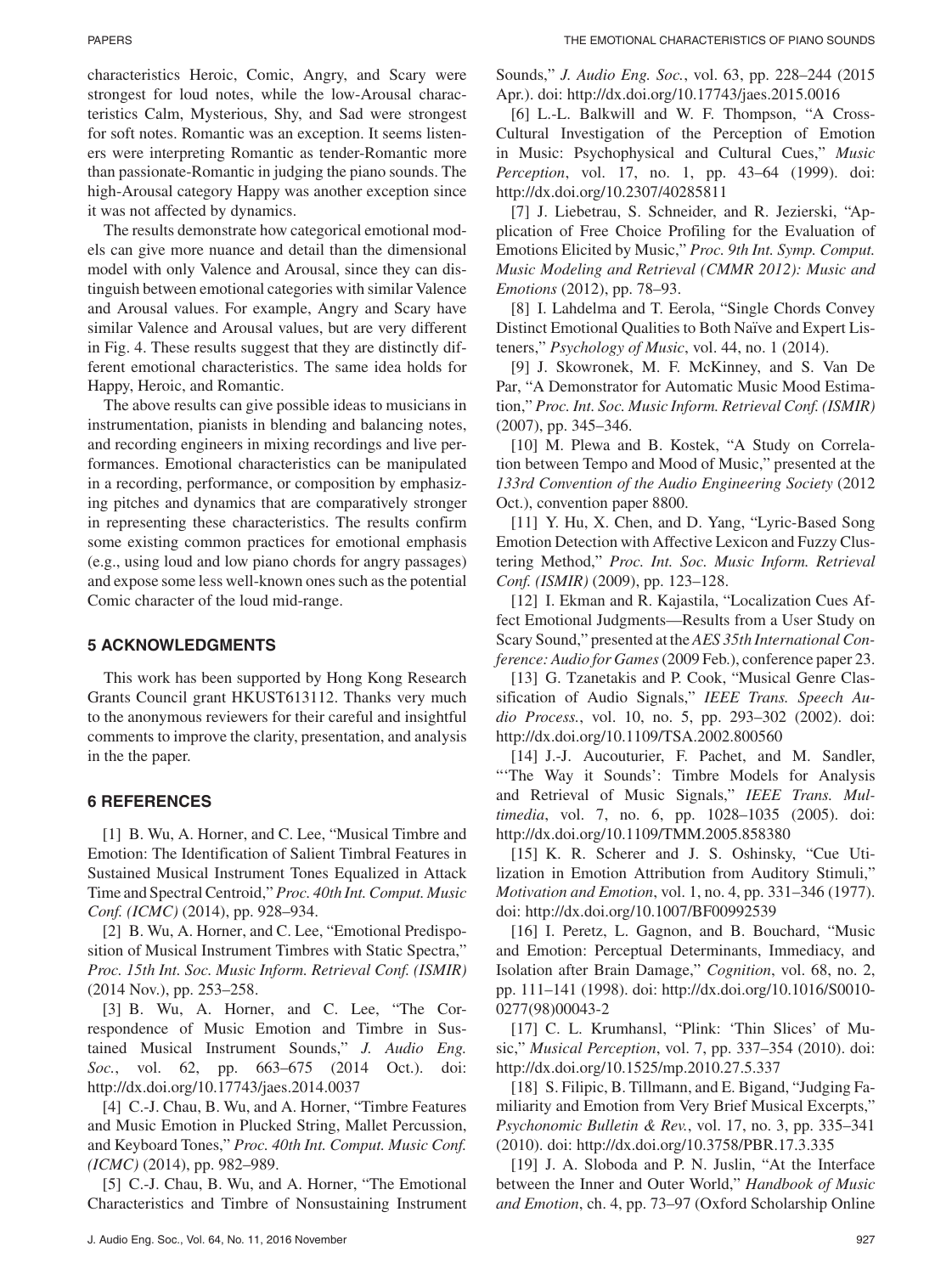2010).

[20] K. Hevner, "Experimental Studies of the Elements of Expression in Music," *The Amer. J. Psychology*, vol. 48, no. 2, pp. 246–268 (1936 Apr.). doi: http://dx.doi.org/10.2307/1415746

[21] J. C. Hailstone, R. Omar, S. M. Henley, C. Frost, M. G. Kenward, and J. D. Warren, "It's Not What You Play, It's How You Play It: Timbre Affects Perception of Emotion in Music," *The Quart. J. Experimental Psychology*, vol. 62, no. 11, pp. 2141–2155 (2009). doi: http://dx.doi.org/10.1080/17470210902765957

[22] C. Baume, "Evaluation of Acoustic Features for Music Emotion Recognition," presented at the *134th Convention of the Audio Engineering Society* (2013 May), convention paper 8811.

[23] L. Lu, D. Liu, and H.-J. Zhang, "Automatic Mood Detection and Tracking of Music Audio Signals," *Audio, Speech, and Language Processing, IEEE Transactions on*, vol. 14, no. 1, pp. 5–18 (2006). doi: http://dx.doi.org/10.1109/TSA.2005.860344

[24] M. Zentner, D. Grandjean, and K. R. Scherer, "Emotions Evoked by the Sound of Music: Characterization, Classification, and Measurement," *Emotion*, vol. 8, no. 4, p. 494 (2008). doi: http://dx.doi.org/10.1037/1528- 3542.8.4.494

[25] J. A. Russell, "A Circumplex Model of Affect." *J. Personality & Social Psychology*, vol. 39, no. 6, p. 1161 (1980). doi: http://dx.doi.org/10.1037/h0077714

[26] B. Kostek and M. Plewa, "Parametrisation and Correlation Analysis Applied to Music Mood Classification," *Int. J. Computational Intell. Studies*, vol. 2, no. 1, pp. 4–25 (2013). doi: http://dx.doi.org/10.1504/IJCISTUDIES.2013.054734

[27] E. Bigand, S. Vieillard, F. Madurell, J. Marozeau, and A. Dacquet, "Multidimensional Scaling of Emotional Responses to Music: The Effect of Musical Expertise and of the Duration of the Excerpts," *Cognition & Emotion*, vol. 19, no. 8, pp. 1113–1139 (2005). doi: http://dx.doi.org/10.1080/02699930500204250

[28] T. Eerola and J. K. Vuoskoski, "A Comparison of the Discrete and Dimensional Models of Emotion in Music," *Psychology of Music*, vol. 39, no. 1, pp. 18–49 (2011). doi: http://dx.doi.org/10.1177/0305735610362821

[29] J. K. Vuoskoski and T. Eerola, "Measuring Music-Induced Emotion: A Comparison of Emotion Models, Personality Biases, and Intensity of Experiences," *Musicae Scientiae*, vol. 15, no. 2, pp. 159–173 (2011). doi: http://dx.doi.org/10.1177/1029864911403367

[30] T. Eerola, R. Ferrer, and V. Alluri, "Timbre and Affect Dimensions: Evidence from Affect and Similarity Ratings and Acoustic Correlates of Isolated Instrument Sounds," *Music Perception*, vol. 30, no. 1, pp. 49–70 (2012). doi: http://dx.doi.org/10.1525/mp.2012.30.1.49

[31] B. Wu, S. Wun, C. Lee, and A. Horner, "Spectral Correlates in Emotion Labeling of Sustained Musical Instrument Tones," *Proc. 14th Int. Soc. Music Inform. Retrieval Conf. (ISMIR)* (November 4–8 2013).

[32] W. Ellermeier, M. Mader, and P. Daniel, "Scaling the Unpleasantness of Sounds According to the BTL

Model: Ratio-Scale Representation and Psychoacoustical Analysis," *Acta Acustica united with Acustica*, vol. 90, no. 1, pp. 101–107 (2004).

[33] P. N. Juslin and P. Laukka, "Expression, Perception, and Induction of Musical Emotions: A Review and a Questionnaire Study of Everyday Listening," *J. New Music Research*, vol. 33, no. 3, pp. 217–238 (2004). doi: http://dx.doi.org/10.1080/0929821042000317813

[34] Y.-H. Yang, Y.-C. Lin, Y.-F. Su, and H. H. Chen, "A Regression Approach to Music Emotion Recognition," *IEEE Trans. Audio Speech Lang. Process.*, vol. 16, no. 2, pp. 448–457 (2008). doi: http://dx.doi.org/10.1109/TASL.2007.911513

[35] R. Panda and R. P. Paiva, "Using Support Vector Machines for Automatic Mood Tracking in Audio Music," presented at the *130th Convention of the Audio Engineering Society* (2011 May), convention paper 8378.

[36] J. Wapnick, "Pitch, Tempo, and Timbral Preferences in Recorded Piano Music," *J. Research in Music Educ.*, vol. 28, no. 1, pp. 43–58 (1980). doi: http://dx.doi.org/10.2307/3345052

[37] D. G. Nair, E. W. Large, F. Steinberg, and J. S. Kelso, "Perceiving Emotion in Expressive Piano Performance: A Functional MRI Study," *Proc. 7th Int. Conf. on Music Perception and Cognition: Adelaide: Causal Productions* (2002), pp. 627–630.

[38] R. Guevara and G. Wakefield, "A Modal Distribution Approach to Piano Analysis and Synthesis," in *Proc. 1996 Int. Comput. Music Conf. (ICMC)* (1996), pp. 350– 351.

[39] J. Yuen and A. Horner, "Hybrid Sampling-Wavetable Synthesis with Genetic Algorithms," *J. Audio Eng. Soc.*, vol. 45, pp. 316–330 (1997 May).

[40] K. Lee and A. Horner, "Modeling Piano Tones with Group Synthesis," *J. Audio Eng. Soc.*, vol. 47, pp. 101–111 (1999 Mar.).

[41] B. Hamadicharef and E. Ifeachor, "Perceptual Modeling of Piano Tones," presented at the *119th Convention of the Audio Engineering Society* (2005 Oct.), convention paper 6525.

[42] C. E. Cella, "Harmonic Components Extraction in Recorded Piano Tones," presented at the *128th Convention of the Audio Engineering Society* (2010 May), convention paper 8111.

[43] M. Bernays and C. Traube, "Verbal Expression of Piano Timbre: Multidimensional Semantic Space of Adjectival Descriptors," *Proc. Int. Symposium on Performance Science (ISPS2011),* European Assoc. of Conservatoires (AEC) Utrecht, Netherlands (2011), pp. 299–304.

[44] S. B. Kamenetsky, D. S. Hill, and S. E. Trehub, "Effect of Tempo and Dynamics on the Perception of Emotion in Music," *Psychology of Music*, vol. 25, pp. 149–160 (1997). doi: http://dx.doi.org/10.1177/0305735697252005

[45] C. L. Krumhansl, "An Exploratory Study of Musical Emotions and Psychophysiology," *Canadian J. Experimental Psychology/Revue canadienne de psychologie expérimentale*, vol. 51, no. 4, p. 336 (1997).

[46] D. Huron, D. Kinney, and K. Precoda, "Relation of Pitch Height to Perception of Dominance/Submissiveness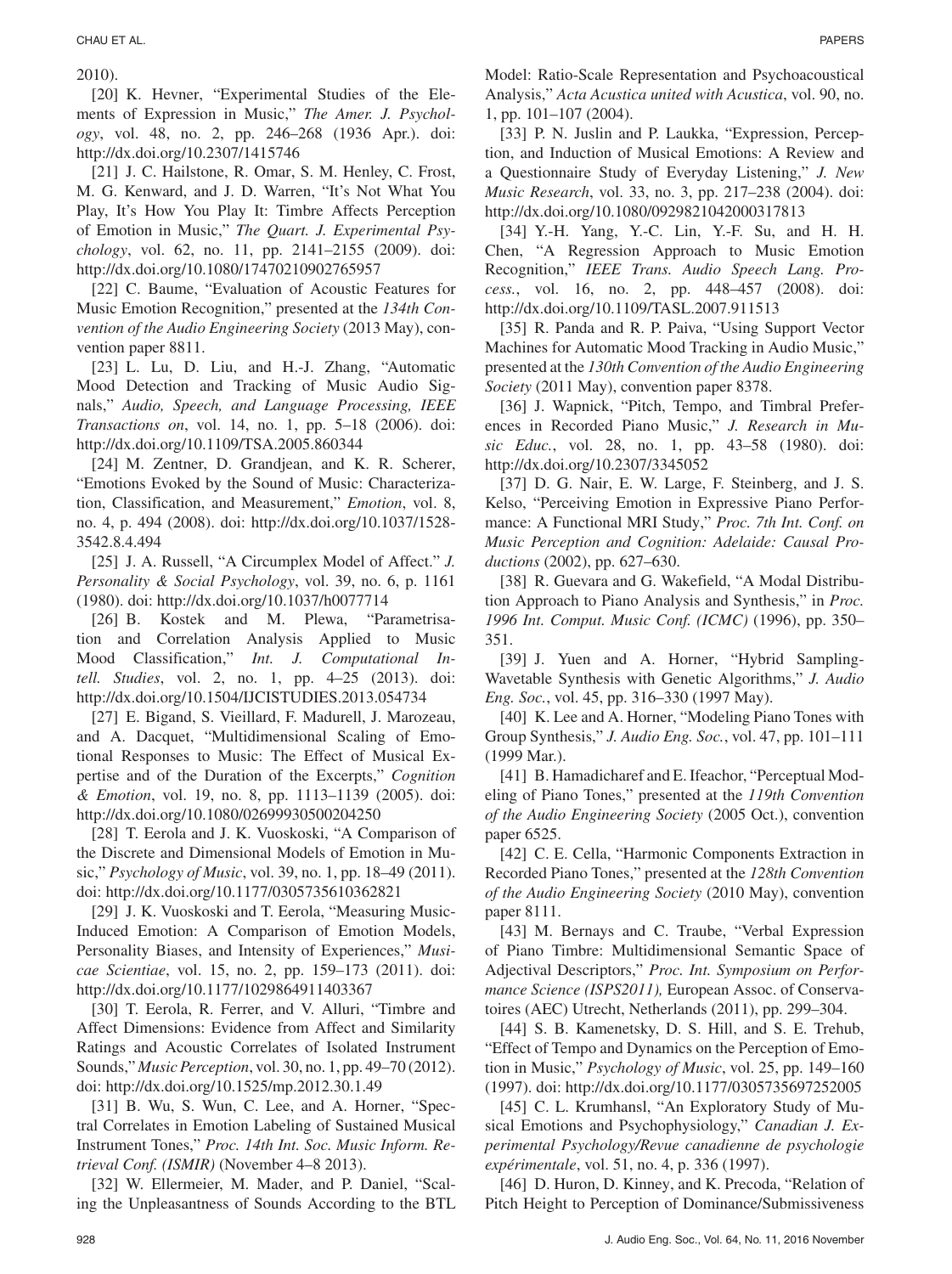in Musical Passages," *Music Perception*, vol. 10, no. 1, pp. 83–92 (2000). doi: http://dx.doi.org/10.2307/40285540

[47] K. Kosta, O. F. Bandtlow, and E. Chew, "Practical Implications of Dynamic Markings in the Score: Is Piano Always Piano?" presented at the *AES 53rd International Conference: Semantic Audio* (2014 Jan.), conference paper 1-3.

[48] M. Goto, H. Hashiguchi, T. Nishimura, and R. Oka, "RWC Music Database: Music Genre Database and Musical Instrument Sound Database," *Proc. Int. Soc. Music Inform. Retrieval Conf. (ISMIR)*, vol. 3, pp. 229–230 (2003).

[49] M. Kennedy and K. Joyce Bourne, *The Oxford Dictionary of Music* (Oxford University Press, 2012).

[50] Dolmetsch Organization, Dolmetsch Online— Music Dictionary [Online]. Available: http://www. dolmetsch.com/musictheorydefs.htm

[51] Classical.dj. Classical Musical Terms [Online]. Available: http://classical.dj/musical\_terms.html

[52] Connect for Education Inc., Onmusic Dictionary. [Online]. Available: http://dictionary.onmusic.org/

[53] M. M. Bradley and P. J. Lang, "Affective Norms for English Words (ANEW): Instruction Manual and Affective Ratings," *Psychology*, no. C-1, pp. 1–45 (1999).

[54] Cambridge University Press, Cambridge Academic Content Dictionary [Online]. Available: http://dictionary. cambridge.org/dictionary/american-english

[55] R. A. Bradley, "Paired Comparisons: Some Basic Procedures and Examples," *Nonparametric Methods*, vol. 4, pp. 299–326 (1984). doi: http://dx.doi.org/ 10.1016/S0169-7161(84)04016-5

[56] F. Wickelmaier and C. Schmid, "A Matlab Function to Estimate Choice Model Parameters from Paired-Comparison Data," *Behavior Research Methods, Instruments, and Computers*, vol. 36, no. 1, pp. 29–40 (2004). doi: http://dx.doi.org/10.3758/BF03195547

[57] A. Horner, J. Beauchamp, and R. So, "Detection of Random Alterations to Time-Varying Musical Instrument Spectra," *J. Acoust. Soc. Amer.*, vol. 116, no. 3, pp. 1800– 1810 (2004). doi: http://dx.doi.org/10.1121/1.1778741

[58] J. Krimphoff, "*Analyse Acoustique et Perception du Timbre*," unpublished DEA thesis, Université du Maine, Le Mans, France (1993).

[59] J. Beauchamp and S. Lakatos, "New Spectro-Temporal Measures of Musical Instrument Sounds Used for a Study of Timbral Similarity of Rise-Time-and Centroid-Normalized Musical Sounds," *Proc. 7th Int. Conf. Music Percept. Cognition* (2002), pp. 592–595.

[60] A. Caclin, S. McAdams, B. K. Smith, and S. Winsberg, "Acoustic Correlates of Timbre Space Dimensions: A Confirmatory Study Using Synthetic Tones," *J. Acoust. Soc. Amer.*, vol. 118, no. 1, pp. 471–482 (2005). doi: http://dx.doi.org/10.1121/1.1929229

[61] H. F. Pollard and E. V. Jansson, "A Tristimulus Method for the Specification of Musical Timbre," *Acta Acustica united with Acustica*, vol. 51, no. 3, pp. 162–171 (1982).

#### **APPENDIX**

| Table 8. Results of a Shapiro–Wilk test to check the normality |
|----------------------------------------------------------------|
| of the BTL data (for populations of pitches). Entries in bold  |
| were not normally distributed.                                 |

|                                |                | Statistic | df | Sig.  |
|--------------------------------|----------------|-----------|----|-------|
| <b>BTL Values for Happy</b>    | C1             | 0.790     | 3  | 0.090 |
|                                | C <sub>2</sub> | 0.970     | 3  | 0.665 |
|                                | C <sub>3</sub> | 0.777     | 3  | 0.060 |
|                                | C <sub>4</sub> | 0.923     | 3  | 0.462 |
|                                | C <sub>5</sub> | 0.954     | 3  | 0.588 |
|                                | C6             | 0.943     | 3  | 0.539 |
|                                | C7             | 0.835     | 3  | 0.200 |
|                                | C8             | 0.979     | 3  | 0.721 |
| <b>BTL Values for Heroic</b>   | C1             | 0.992     | 3  | 0.825 |
|                                | C <sub>2</sub> | 0.949     | 3  | 0.565 |
|                                | C <sub>3</sub> | 0.963     | 3  | 0.631 |
|                                | C <sub>4</sub> | 0.904     | 3  | 0.399 |
|                                | C <sub>5</sub> | 0.969     | 3  | 0.659 |
|                                | C6             | 0.954     | 3  | 0.586 |
|                                | C7             | 0.860     | 3  | 0.268 |
|                                | C8             | 0.987     | 3  | 0.782 |
| <b>BTL Values for Romantic</b> | C1             | 0.971     | 3  | 0.670 |
|                                | C <sub>2</sub> | 0.915     | 3  | 0.434 |
|                                | C <sub>3</sub> | 0.969     | 3  | 0.661 |
|                                | C <sub>4</sub> | 0.963     | 3  | 0.629 |
|                                | C <sub>5</sub> | 0.979     | 3  | 0.722 |
|                                | C6             | 0.983     | 3  | 0.754 |
|                                | C7             | 0.979     | 3  | 0.724 |
|                                | C8             | 0.920     | 3  | 0.452 |
| <b>BTL Values for Comic</b>    | C1             | 0.750     | 3  | 0.000 |
|                                | C <sub>2</sub> | 0.865     | 3  | 0.281 |
|                                | C <sub>3</sub> | 0.865     | 3  | 0.280 |
|                                | C <sub>4</sub> | 0.952     | 3  | 0.579 |
|                                | C <sub>5</sub> | 0.999     | 3  | 0.944 |
|                                | C6             | 0.967     | 3  | 0.651 |
|                                | C7             | 0.986     | 3  | 0.774 |
|                                | C8             | 0.976     | 3  | 0.701 |
| BTL Values for Calm            | C <sub>1</sub> | 0.890     | 3  | 0.353 |
|                                | C <sub>2</sub> | 0.994     | 3  | 0.848 |
|                                | C <sub>3</sub> | 0.994     | 3  | 0.858 |
|                                | C <sub>4</sub> | 0.998     | 3  | 0.911 |
|                                | C <sub>5</sub> | 0.971     | 3  | 0.672 |
|                                | C6             | 0.989     | 3  | 0.801 |
|                                | C7             | 0.985     | 3  | 0.767 |
|                                | C8             | 0.872     | 3  | 0.300 |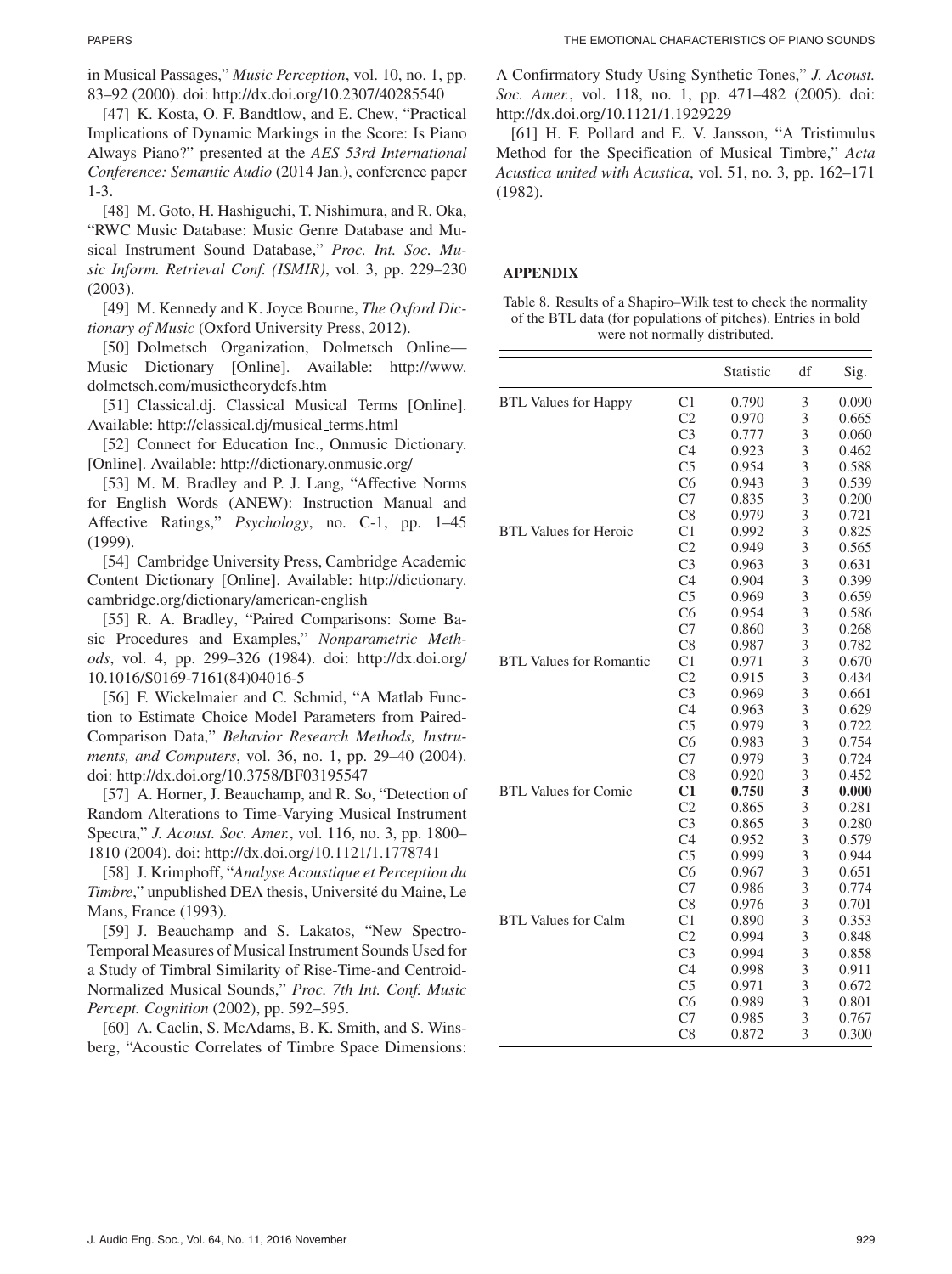| Table 8. Continued.              |                |           |    |       |
|----------------------------------|----------------|-----------|----|-------|
|                                  |                | Statistic | df | Sig.  |
| <b>BTL Values for Mysterious</b> | C <sub>1</sub> | 1.000     | 3  | 0.967 |
|                                  | C <sub>2</sub> | 0.994     | 3  | 0.850 |
|                                  | C <sub>3</sub> | 0.985     | 3  | 0.767 |
|                                  | C <sub>4</sub> | 1.000     | 3  | 0.996 |
|                                  | C <sub>5</sub> | 0.836     | 3  | 0.203 |
|                                  | C6             | 0.998     | 3  | 0.923 |
|                                  | C7             | 0.974     | 3  | 0.688 |
|                                  | C8             | 0.952     | 3  | 0.580 |
| <b>BTL Values for Shy</b>        | C <sub>1</sub> | 0.853     | 3  | 0.249 |
|                                  | C <sub>2</sub> | 0.965     | 3  | 0.641 |
| <b>BTL Values for Angry</b>      | C <sub>3</sub> | 0.964     | 3  | 0.635 |
|                                  | C <sub>4</sub> | 1.000     | 3  | 0.989 |
|                                  | C <sub>5</sub> | 0.997     | 3  | 0.903 |
|                                  | C6             | 0.985     | 3  | 0.765 |
|                                  | C7             | 0.999     | 3  | 0.926 |
|                                  | C8             | 0.806     | 3  | 0.130 |
|                                  | C <sub>1</sub> | 0.969     | 3  | 0.662 |
|                                  | C <sub>2</sub> | 0.892     | 3  | 0.361 |
|                                  | C <sub>3</sub> | 0.826     | 3  | 0.177 |
|                                  | C <sub>4</sub> | 0.924     | 3  | 0.466 |
|                                  | C <sub>5</sub> | 0.992     | 3  | 0.829 |
|                                  | C6             | 0.912     | 3  | 0.423 |
|                                  | C7             | 1.000     | 3  | 0.973 |
|                                  | C8             | 0.934     | 3  | 0.505 |
| <b>BTL Values for Scary</b>      | C <sub>1</sub> | 0.999     | 3  | 0.941 |
|                                  | C <sub>2</sub> | 0.944     | 3  | 0.542 |
|                                  | C <sub>3</sub> | 0.869     | 3  | 0.293 |
|                                  | C <sub>4</sub> | 0.965     | 3  | 0.639 |
|                                  | C <sub>5</sub> | 0.815     | 3  | 0.152 |
|                                  | C6             | 0.913     | 3  | 0.429 |
|                                  | C7             | 0.963     | 3  | 0.631 |
|                                  | C8             | 0.986     | 3  | 0.771 |
| <b>BTL Values for Sad</b>        | C1             | 0.998     | 3  | 0.925 |
|                                  | C <sub>2</sub> | 0.982     | 3  | 0.745 |
|                                  | C <sub>3</sub> | 0.878     | 3  | 0.319 |
|                                  | C <sub>4</sub> | 0.999     | 3  | 0.935 |
|                                  | C <sub>5</sub> | 0.952     | 3  | 0.579 |
|                                  | C6             | 0.881     | 3  | 0.328 |
|                                  | C7             | 0.964     | 3  | 0.638 |
|                                  | C8             | 0.817     | 3  | 0.155 |

| Table 9. Results of a Shapiro–Wilk test to check the normality |
|----------------------------------------------------------------|
| of the BTL data (for populations of dynamics). Entries in bold |
| were not normally distributed.                                 |

|                                  |              | Statistic | df | Sig.  |
|----------------------------------|--------------|-----------|----|-------|
| <b>BTL Values for Happy</b>      | Forte        | 0.904     | 8  | 0.315 |
|                                  | Mezzo        | 0.888     | 8  | 0.224 |
|                                  | Piano        | 0.951     | 8  | 0.721 |
| BTL Values for Heroic            | Forte        | 0.942     | 8  | 0.63  |
|                                  | Mezzo        | 0.952     | 8  | 0.731 |
|                                  | Piano        | 0.977     | 8  | 0.949 |
| BTL Values for Romantic          | Forte        | 0.888     | 8  | 0.223 |
|                                  | Mezzo        | 0.950     | 8  | 0.713 |
|                                  | Piano        | 0.952     | 8  | 0.730 |
| <b>BTL Values for Comic</b>      | Forte        | 0.978     | 8  | 0.952 |
|                                  | Mezzo        | 0.965     | 8  | 0.857 |
|                                  | Piano        | 0.847     | 8  | 0.088 |
| BTL Values for Calm              | Forte        | 0.900     | 8  | 0.288 |
|                                  | Mezzo        | 0.960     | 8  | 0.812 |
|                                  | Piano        | 0.895     | 8  | 0.261 |
| <b>BTL Values for Mysterious</b> | Forte        | 0.838     | 8  | 0.072 |
|                                  | Mezzo        | 0.845     | 8  | 0.084 |
|                                  | Piano        | 0.854     | 8  | 0.105 |
| <b>BTL Values for Shy</b>        | Forte        | 0.900     | 8  | 0.291 |
|                                  | Mezzo        | 0.915     | 8  | 0.394 |
|                                  | Piano        | 0.895     | 8  | 0.260 |
| <b>BTL Values for Angry</b>      | Forte        | 0.858     | 8  | 0.115 |
|                                  | <b>Mezzo</b> | 0.765     | 8  | 0.012 |
|                                  | Piano        | 0.844     | 8  | 0.083 |
| <b>BTL Values for Scary</b>      | Forte        | 0.949     | 8  | 0.697 |
|                                  | Mezzo        | 0.929     | 8  | 0.511 |
|                                  | Piano        | 0.854     | 8  | 0.106 |
| <b>BTL Values for Sad</b>        | Forte        | 0.865     | 8  | 0.134 |
|                                  | Mezzo        | 0.919     | 8  | 0.418 |
|                                  | Piano        | 0.876     | 8  | 0.172 |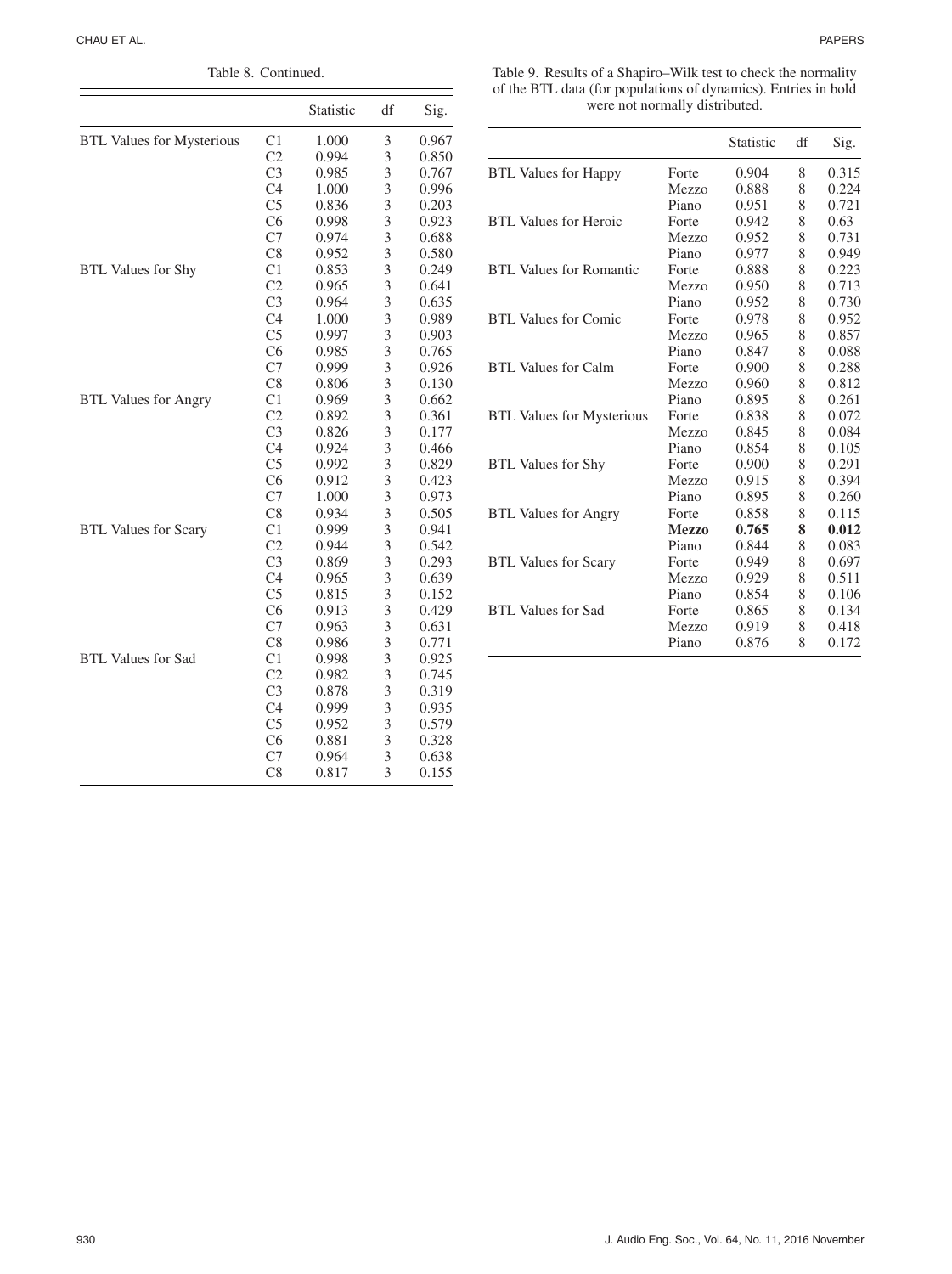| Table 10. Features of the piano sounds of the lower register $(C1-C4)$ . |
|--------------------------------------------------------------------------|
|--------------------------------------------------------------------------|

| Sounds<br>Features                           |         |         |                 |         |         |          |         |         |                |         | c1forte c1mezzo c1piano c2forte c2mezzo c2piano c3forte c3mezzo c3piano c4forte c4mezzo c4piano |          |
|----------------------------------------------|---------|---------|-----------------|---------|---------|----------|---------|---------|----------------|---------|-------------------------------------------------------------------------------------------------|----------|
| Log of Fundamental<br>Frequency              | 5.03    | 5.03    | 5.03            | 6.03    | 6.03    | 6.03     | 7.03    | 7.03    | 7.03           | 8.03    | 8.03                                                                                            | 8.03     |
| Peak RMS<br>Amplitude (dB)                   | $-1.98$ | $-6.32$ | $-13.41 - 3.07$ |         | $-9.25$ | $-14.60$ | 0.00    | $-6.72$ | $-11.69 -5.91$ |         | $-13.43$                                                                                        | $-19.64$ |
| Attack time (ms)                             | 79.27   | 63.42   | 79.27           | 93.41   | 108.98  | 93.41    | 81.01   | 46.29   | 115.73         | 21.12   | 15.36                                                                                           | $-17.28$ |
| Attack slope (linear<br><i>amplitude/ms)</i> | 1.39    | 0.68    | 0.21            | 1.05    | 0.30    | 0.18     | 4.50    | 1.44    | 0.62           | 6.41    | 4.81                                                                                            | 2.40     |
| Decay ratio                                  | 0.20    | 0.20    | 0.19            | 0.25    | 0.26    | 0.26     | 0.30    | 0.29    | 0.31           | 0.21    | 0.21                                                                                            | 0.21     |
| Decay slope (linear<br><i>amplitude/ms)</i>  | $-0.25$ | $-0.15$ | $-0.07$         | $-0.27$ | $-0.13$ | $-0.07$  | $-0.51$ | $-0.24$ | $-0.13$        | $-0.56$ | $-0.24$                                                                                         | $-0.12$  |
| Density of<br>Significant<br>Harmonics       | 0.60    | 0.61    | 0.63            | 0.62    | 0.61    | 0.60     | 0.59    | 0.71    | 0.71           | 0.83    | 0.92                                                                                            | 0.95     |
| Spectral Centroid                            | 20.56   | 19.67   | 19.62           | 10.88   | 9.79    | 9.92     | 6.21    | 5.21    | 4.81           | 3.47    | 3.03                                                                                            | 3.07     |
| Spectral Centroid<br>Deviation               | 9.81    | 8.85    | 8.73            | 4.03    | 3.24    | 3.16     | 2.97    | 2.39    | 1.96           | 2.10    | 1.77                                                                                            | 1.76     |
| Spectral Irregularity                        | 0.09    | 0.09    | 0.11            | 0.08    | 0.10    | 0.10     | 0.07    | 0.08    | 0.09           | 0.15    | 0.16                                                                                            | 0.16     |
| Even/Odd Harmonic<br>Ratio                   | 0.69    | 0.66    | 0.60            | 1.10    | 1.15    | 1.15     | 0.49    | 0.47    | 0.42           | 1.14    | 1.08                                                                                            | 1.02     |
| Tristimulus T1<br>(harmonic 1)               | 0.01    | 0.01    | 0.01            | 0.11    | 0.12    | 0.13     | 0.35    | 0.38    | 0.43           | 0.30    | 0.34                                                                                            | 0.39     |
| Tristimulus T2<br>$(harmonics 2-4)$          | 0.31    | 0.32    | 0.37            | 0.35    | 0.39    | 0.42     | 0.31    | 0.34    | 0.36           | 0.43    | 0.47                                                                                            | 0.47     |
| Tristimulus T3<br>$(harmonics 5+)$           | 0.69    | 0.67    | 0.62            | 0.54    | 0.50    | 0.45     | 0.34    | 0.28    | 0.21           | 0.28    | 0.20                                                                                            | 0.14     |

Table 11. Features of the piano sounds of the higher register (C5–C8).

| Sounds<br>Features                                   |         |         |                |         |         |         |         |                                                       |         |         | c5forte c5mezzo c5piano c6forte c6mezzo c6piano c7forte c7mezzo c7piano c8forte c8mezzo c8piano |         |
|------------------------------------------------------|---------|---------|----------------|---------|---------|---------|---------|-------------------------------------------------------|---------|---------|-------------------------------------------------------------------------------------------------|---------|
| Log of Fundamental<br>Frequency                      | 9.03    | 9.03    | 9.03           | 10.03   | 10.03   | 10.03   | 11.03   | 11.03                                                 | 11.03   | 12.03   | 12.03                                                                                           | 12.03   |
| Peak RMS<br>Amplitude (dB)                           | $-3.54$ | $-9.53$ | $-16.40 -5.84$ |         |         |         |         | $-12.76$ $-20.92$ $-10.15$ $-16.40$ $-22.13$ $-15.22$ |         |         | $-18.94 - 39.30$                                                                                |         |
| Attack time (ms)                                     | 21.06   | 17.23   | 16.27          | 18.18   | 16.26   | 14.35   | 5.26    | 2.87                                                  | 2.15    | 3.11    | 4.42                                                                                            | 1.20    |
| Attack slope (linear<br><i>amplitude/ms)</i>         | 69.72   | 35.04   | 8.69           | 67.81   | 29.28   | 12.24   | 344.87  | 150.33                                                | 65.14   | 768.90  | 483.22                                                                                          | 40.45   |
| Decay ratio                                          | 0.04    | 0.04    | 0.04           | 0.01    | 0.01    | 0.01    | 0.00    | 0.00                                                  | 0.01    | 0.00    | 0.00                                                                                            | 0.00    |
| Decay slope <i>(linear</i> )<br><i>amplitude/ms)</i> | $-1.58$ | $-0.72$ | $-0.31$        | $-2.31$ | $-1.05$ | $-0.40$ | $-3.44$ | $-1.62$                                               | $-0.83$ | $-3.93$ | $-2.46$                                                                                         | $-0.25$ |
| Density of<br>Significant<br>Harmonics               | 0.97    | 1.00    | 1.00           | 1.00    | 1.00    | 0.97    | 0.98    | 0.98                                                  | 0.97    | 0.98    | 0.98                                                                                            | 0.91    |
| Spectral Centroid                                    | 2.27    | 2.07    | 1.96           | 1.50    | 1.43    | 1.53    | 1.18    | 1.17                                                  | 1.21    | 1.10    | 1.10                                                                                            | 1.52    |
| Spectral Centroid<br>Deviation                       | 1.82    | 1.62    | 1.50           | 1.35    | 1.29    | 1.37    | 1.12    | 1.10                                                  | 1.13    | 1.07    | 1.08                                                                                            | 1.48    |
| Spectral Irregularity                                | 0.14    | 0.17    | 0.20           | 0.16    | 0.20    | 0.28    | 0.26    | 0.29                                                  | 0.31    | 0.30    | 0.31                                                                                            | 0.31    |
| Even/Odd Harmonic<br>Ratio                           | 0.31    | 0.24    | 0.15           | 0.25    | 0.17    | 0.05    | 0.07    | 0.04                                                  | 0.02    | 0.06    | 0.04                                                                                            | 0.03    |
| Tristimulus T1<br>(harmonic 1)                       | 0.58    | 0.66    | 0.77           | 0.75    | 0.82    | 0.92    | 0.89    | 0.94                                                  | 0.96    | 0.95    | 0.96                                                                                            | 0.91    |
| Tristimulus T2<br>$(harmonics 2-4)$                  | 0.30    | 0.26    | 0.19           | 0.24    | 0.16    | 0.06    | 0.10    | 0.05                                                  | 0.03    | 0.05    | 0.04                                                                                            | 0.05    |
| Tristimulus T3<br>$(harmonics 5+)$                   | 0.12    | 0.09    | 0.05           | 0.02    | 0.01    | 0.02    | 0.01    | 0.01                                                  | 0.02    | 0.00    | 0.00                                                                                            | 0.04    |